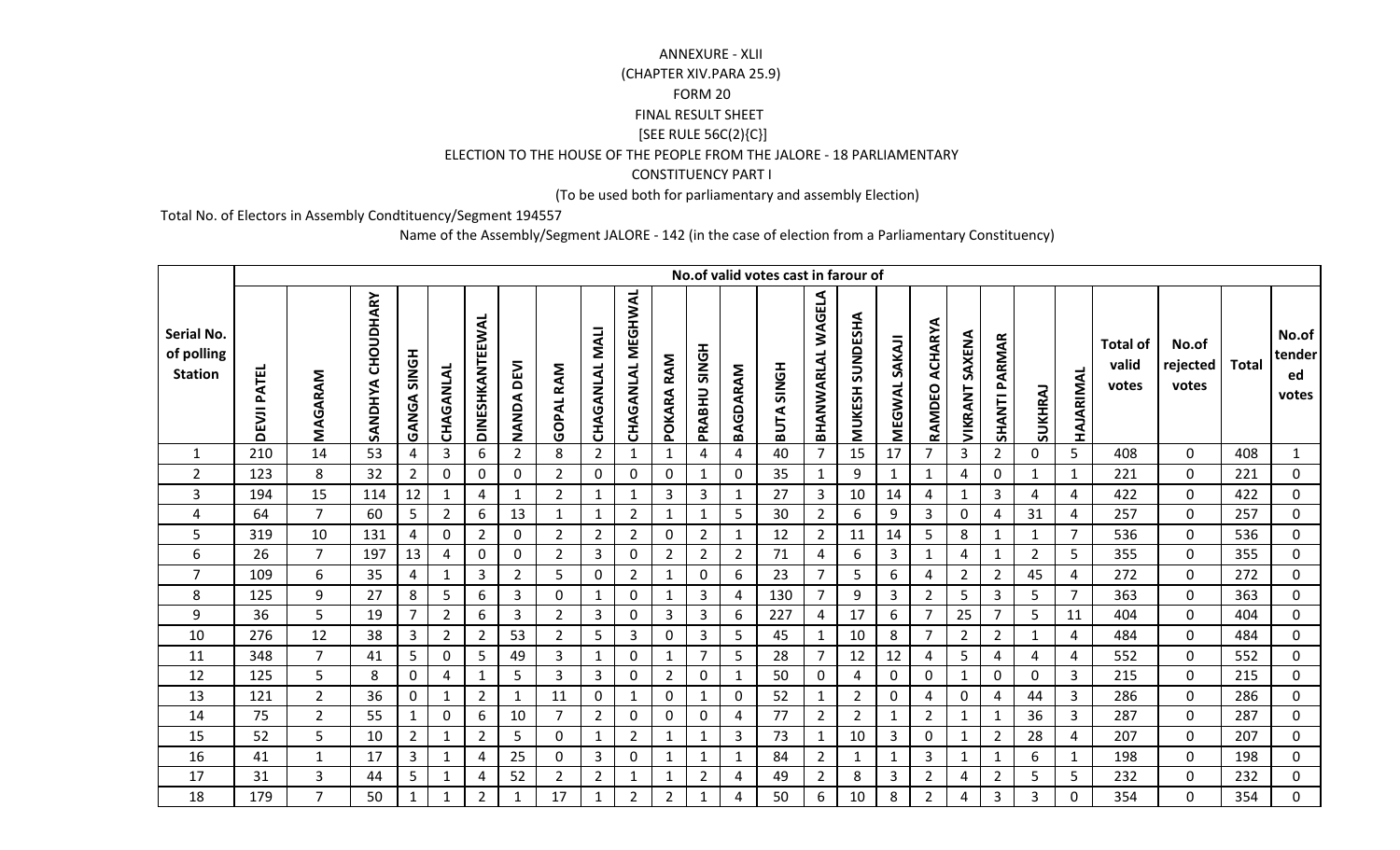|                                            |                    |                |                      |                    |                |                 |                |                  |                |                          |                |                     |                | No.of valid votes cast in farour of |                          |                 |                  |                   |                       |                      |                |                  |                                   |                            |              |                                |
|--------------------------------------------|--------------------|----------------|----------------------|--------------------|----------------|-----------------|----------------|------------------|----------------|--------------------------|----------------|---------------------|----------------|-------------------------------------|--------------------------|-----------------|------------------|-------------------|-----------------------|----------------------|----------------|------------------|-----------------------------------|----------------------------|--------------|--------------------------------|
| Serial No.<br>of polling<br><b>Station</b> | <b>DEVJI PATEL</b> | MAGARAM        | CHOUDHARY<br>SANDHYA | <b>HONS AGNAGH</b> | CHAGANLAL      | DINESHKANTEEWAL | NANDA DEVI     | <b>GOPAL RAM</b> | CHAGANLAL MALI | <b>CHAGANLAL MEGHWAL</b> | POKARA RAM     | <b>PRABHU SINGH</b> | BAGDARAM       | <b>HONIS ATUA</b>                   | <b>BHANWARLAL WAGELA</b> | MUKESH SUNDESHA | MEGWAL SAKAI     | ACHARYA<br>RAMDEO | <b>VIKRANT SAXENA</b> | <b>SHANTI PARMAR</b> | SUKHRAJ        | HAJARIMAL        | <b>Total of</b><br>valid<br>votes | No.of<br>rejected<br>votes | <b>Total</b> | No.of<br>tender<br>ed<br>votes |
| 19                                         | 79                 | 3              | 16                   | $\overline{2}$     | 1              | 3               | 11             | 4                | $\overline{2}$ | $\mathbf{1}$             | $\mathbf{1}$   | 0                   | 5              | 100                                 | 6                        | $\overline{7}$  | 3                | 4                 | 5                     | $2^{\circ}$          | 50             | 6                | 311                               | $\mathbf 0$                | 311          | 0                              |
| 20                                         | 38                 | 5              | 12                   | $\mathbf{1}$       | $\mathbf{1}$   | 1               | $\mathbf{1}$   | $\mathbf 0$      | 0              | $\pmb{0}$                | $\overline{2}$ | 0                   | 5              | 87                                  | $\mathbf 0$              | 3               | $\mathbf 0$      | 6                 | $\overline{2}$        | 3                    | 30             | 5                | 202                               | $\mathbf 0$                | 202          | 0                              |
| 21                                         | 11                 | 0              | 4                    | 5                  | $\mathbf 0$    | 3               | 14             | 5                | $\overline{2}$ | $\pmb{0}$                | $\mathbf{1}$   | $\overline{2}$      | 6              | 67                                  | $\overline{2}$           | $\mathbf{3}$    | $\mathbf{1}$     | $\mathbf 0$       | $\overline{2}$        | 5                    | 30             | 6                | 169                               | $\mathbf 0$                | 169          | $\mathbf 0$                    |
| 22                                         | 66                 | 5              | 19                   | 4                  | 4              | 4               | 6              | 3                | $\overline{2}$ | $\mathbf{1}$             | 3              | $\overline{2}$      | 8              | 76                                  | $\overline{2}$           | 9               | 10               | 3                 | $\mathbf{1}$          | 4                    | 74             | $\overline{7}$   | 313                               | $\mathbf 0$                | 313          | 0                              |
| 23                                         | 86                 | 6              | 97                   | 3                  | 0              | $\overline{2}$  | 14             | 1                | 0              | $\overline{2}$           | 1              | $\mathbf{1}$        | 5              | 53                                  | $\overline{2}$           | 8               | 9                | 3                 | 3                     | 1                    | 3              | 6                | 306                               | $\pmb{0}$                  | 306          | 0                              |
| 24                                         | 224                | 6              | 39                   | $\overline{7}$     | $\overline{4}$ | $\overline{2}$  | $\overline{4}$ | $\mathbf{1}$     | $\mathbf{1}$   | $\mathbf{1}$             | 0              | $\mathbf 0$         | 6              | 45                                  | $\mathbf{1}$             | $\overline{2}$  | 8                | 6                 | $\mathbf{1}$          | $\mathbf 0$          | 28             | $\overline{3}$   | 389                               | $\pmb{0}$                  | 389          | $\mathbf 0$                    |
| 25                                         | 140                | $\mathbf{2}$   | 50                   | $\overline{7}$     | 4              | 5               | 19             | $\overline{2}$   | 3              | $\overline{2}$           | $\mathbf{1}$   | 6                   | 3              | 43                                  | 8                        | 10              | $\overline{2}$   | 1                 | 4                     | 4                    | 13             | 3                | 332                               | 0                          | 332          | $\mathbf 0$                    |
| 26                                         | 318                | 22             | 30                   | 5                  | $\overline{2}$ | 4               | $\mathbf{1}$   | $\mathbf{1}$     | $\mathbf{1}$   | $\mathbf{1}$             | $\mathbf 0$    | $\mathbf{1}$        | 6              | 94                                  | $\overline{2}$           | 12              | 4                | $\overline{2}$    | 3                     | $2^{\circ}$          | $\overline{2}$ | $\overline{3}$   | 516                               | $\pmb{0}$                  | 516          | $\mathbf 0$                    |
| 27                                         | 157                | 10             | 14                   | $\mathbf{3}$       | $\mathbf 0$    | $\overline{2}$  | $\overline{2}$ | 0                | $\overline{2}$ | $\mathbf{1}$             | $\overline{2}$ | $\overline{2}$      | 4              | 76                                  | $\overline{2}$           | 6               | 5                | $\overline{2}$    | $\mathbf{1}$          | $\mathbf{1}$         | $\overline{2}$ | $\overline{4}$   | 298                               | $\mathbf 0$                | 298          | 0                              |
| 28                                         | 215                | 10             | 49                   | $\mathbf{1}$       | 1              | 3               | 8              | 0                | 0              | $\overline{2}$           | $\mathbf{0}$   | $\overline{2}$      | 1              | 58                                  | $\mathbf{1}$             | 4               | 6                | 4                 | $\overline{2}$        | $\mathbf{1}$         | 19             | 4                | 391                               | $\mathbf 0$                | 391          | 0                              |
| 29                                         | 43                 | $\overline{2}$ | 23                   | 3                  | 0              | 0               | 8              | 0                | 0              | 1                        | 1              | 0                   | 0              | 24                                  | $\mathbf 0$              | 1               | $\mathbf 0$      | $\mathbf 0$       | $\Omega$              | 0                    | $\mathbf 0$    | $\mathbf 0$      | 106                               | $\mathbf 0$                | 106          | 0                              |
| 30                                         | 68                 | 4              | 81                   | $\overline{5}$     | $\mathbf{1}$   | 6               | $\mathbf{1}$   | 5                | 5              | $\mathbf{1}$             | $\mathbf{0}$   | $\mathbf{1}$        | $\mathbf{1}$   | 90                                  | $\mathbf{1}$             | 7               | $\mathbf{1}$     | 1                 | 1                     | 1                    | 0              | $\mathbf 0$      | 281                               | $\pmb{0}$                  | 281          | 0                              |
| 31                                         | 273                | $\overline{7}$ | 49                   | $\mathbf{3}$       | $\mathbf{1}$   | 3               | 17             | $\mathbf{1}$     | $\mathbf 0$    | $\pmb{0}$                | $\mathbf{1}$   | $\mathbf 0$         | 3              | 5                                   | 5                        | $\overline{7}$  | 26               | 9                 | 6                     | 3                    | $\pmb{0}$      | 4                | 423                               | $\pmb{0}$                  | 423          | $\mathbf 0$                    |
| 32                                         | 37                 | 0              | 19                   | $\mathbf{3}$       | $\overline{2}$ | 1               | 1              | $\mathbf 0$      | 0              | 5                        | 1              | $\overline{2}$      | $\overline{2}$ | 80                                  | 4                        | $\overline{2}$  | $\mathbf 0$      | 0                 | 3                     | $\mathbf{1}$         | 68             | $\overline{2}$   | 233                               | $\mathbf 0$                | 233          | 0                              |
| 33                                         | 35                 | $\overline{2}$ | 14                   | $\mathbf{3}$       | $\overline{7}$ | $\overline{2}$  | 6              | 0                | 0              | $\mathbf{1}$             | 0              | 3                   | 9              | 21                                  | 7                        | 3               | 3                | 3                 | 0                     | 4                    | 169            | $2^{\circ}$      | 294                               | $\mathbf 0$                | 294          | 0                              |
| 34                                         | 27                 | 4              | 15                   | $\pmb{0}$          | $\mathbf{1}$   | 5               | $\overline{2}$ | $\overline{2}$   | $\mathbf{1}$   | $\overline{2}$           | $\mathbf{0}$   | $\mathbf{1}$        | 4              | 87                                  | 4                        | 6               | 3                | 1                 | 3                     | $\mathbf 0$          | 84             | $\mathbf{3}$     | 255                               | $\mathbf 0$                | 255          | 0                              |
| 35                                         | 63                 | $\overline{2}$ | 14                   | $\overline{2}$     | 1              | $\overline{2}$  | $\overline{7}$ | 1                | $\mathbf{1}$   | 3                        | 3              | $\mathbf{1}$        | 5              | 60                                  | 4                        | $\overline{2}$  | $\mathbf{1}$     | $\mathbf 0$       | 3                     | $\mathbf{0}$         | 43             | 1                | 219                               | $\pmb{0}$                  | 219          | $\mathbf 0$                    |
| 36                                         | 137                | 4              | 28                   | $\overline{3}$     | 4              | $\overline{7}$  | 20             | 6                | $\overline{2}$ | $\mathbf{1}$             | $\overline{2}$ | $\mathbf{3}$        | 11             | 178                                 | 5                        | 15              | $\overline{2}$   | 1                 | 6                     | $\mathbf{1}$         | 19             | 10               | 465                               | $\mathbf 0$                | 465          | $\mathbf 0$                    |
| 37                                         | 79                 | 3              | 47                   | $\mathbf 0$        | 5              | 3               | 12             | 0                | 4              | $\mathbf{3}$             | 6              | 0                   | 6              | 77                                  | 7                        | 0               | $\boldsymbol{6}$ | 0                 | $\mathbf{1}$          | $\mathbf 0$          | 3              | $\overline{2}$   | 264                               | $\pmb{0}$                  | 264          | 0                              |
| 38                                         | 172                | $\overline{7}$ | 35                   | 5                  | 5              | 10              | 65             | 13               | $\mathbf 0$    | 3                        | $\mathbf{1}$   | $\mathbf 0$         | 4              | 123                                 | 4                        | 10              | 15               | 3                 | 4                     | 6                    | $\mathbf{1}$   | $\overline{2}$   | 488                               | $\pmb{0}$                  | 488          | $\mathbf 0$                    |
| 39                                         | 93                 | $\overline{2}$ | 9                    | $\mathbf 0$        | $\mathbf{1}$   | 1               | 16             | $\mathbf 0$      | 0              | $\overline{2}$           | $\mathbf{1}$   | 0                   | 3              | 123                                 | $\mathbf 0$              | $\mathbf{1}$    | $\mathbf 0$      | $\mathbf 0$       | $\overline{2}$        | $\mathbf 0$          | $\overline{2}$ | $\mathbf 0$      | 256                               | $\pmb{0}$                  | 256          | 0                              |
| 40                                         | 170                | 9              | 23                   | $\mathbf 1$        | 3              | 5               | 42             | 13               | 3              | 3                        | $\mathbf{1}$   | $\overline{2}$      | $\overline{7}$ | 66                                  | 6                        | 10              | 5                | 12                | 8                     | 0                    | 29             | 6                | 424                               | $\mathbf 0$                | 424          | $\Omega$                       |
| 41                                         | 190                | 3              | 10                   | $\boldsymbol{0}$   | 0              | 6               | 11             | 3                | 0              | 0                        | 0              | 3                   | $\overline{7}$ | 129                                 | $\boldsymbol{0}$         | $\overline{2}$  | $\mathbf 0$      | 1                 | $\overline{2}$        | 4                    | 40             | $\boldsymbol{0}$ | 411                               | 0                          | 411          | 0                              |
| 42                                         | 166                | 10             | 9                    | $\overline{2}$     | 1              | 3               | 31             | 7                | 3              | 1                        | $\mathbf{1}$   | $2^{\circ}$         | 8              | 37                                  | 1                        | 3               | 9                | 1                 | 3                     | $\mathbf{1}$         | 19             | 3                | 321                               | 0                          | 321          | $\mathbf 0$                    |
| 43                                         | 90                 | 8              | 26                   | 5                  | 4              | 14              | 48             | 39               | 3              | $\mathbf{1}$             | $\overline{2}$ | 10                  | 12             | 30                                  | 8                        | $\overline{2}$  | 6                | 5                 | 3                     | 3                    | 46             | 6                | 371                               | 0                          | 371          | $\mathbf 0$                    |
| 44                                         | 159                | $\overline{7}$ | 36                   | 4                  | 5              | 4               | 11             | 51               | $\mathbf{1}$   | 0                        | 4              | $\mathbf{1}$        | 5              | 37                                  | $\mathbf{1}$             | 5               | 4                | 0                 | 5                     | $\mathbf{1}$         | 3              | 3                | 347                               | 0                          | 347          | 0                              |
| 45                                         | 46                 | 5              | 20                   | 9                  | 0              | 12              | 62             | 4                | 3              | 1                        | $\overline{2}$ | 4                   | 14             | 38                                  | 10                       | 12              | $\overline{2}$   | 1                 | $\mathbf{1}$          | 3                    | 33             | 10               | 292                               | 0                          | 292          | 0                              |
| 46                                         | 55                 | 8              | 44                   | 9                  | $\mathbf{1}$   | 9               | 10             | $\overline{2}$   | $\mathbf{1}$   | $\mathbf 0$              | $\mathbf{1}$   | 0                   | 1              | 83                                  | $\overline{2}$           | 5               | 3                | $\overline{2}$    | 5                     | 4                    | $\overline{2}$ | $\mathbf{1}$     | 248                               | 0                          | 248          | 0                              |
| 47                                         | 13                 | $\overline{2}$ | 52                   | 8                  | $\mathbf 1$    | 5               | 6              | 0                | 3              | $\overline{2}$           | $\overline{2}$ | $\mathbf{1}$        | 6              | 59                                  | 8                        | 10              | 7                | 6                 | $\mathbf{1}$          | 3                    | 50             | 3                | 248                               | 0                          | 248          | 0                              |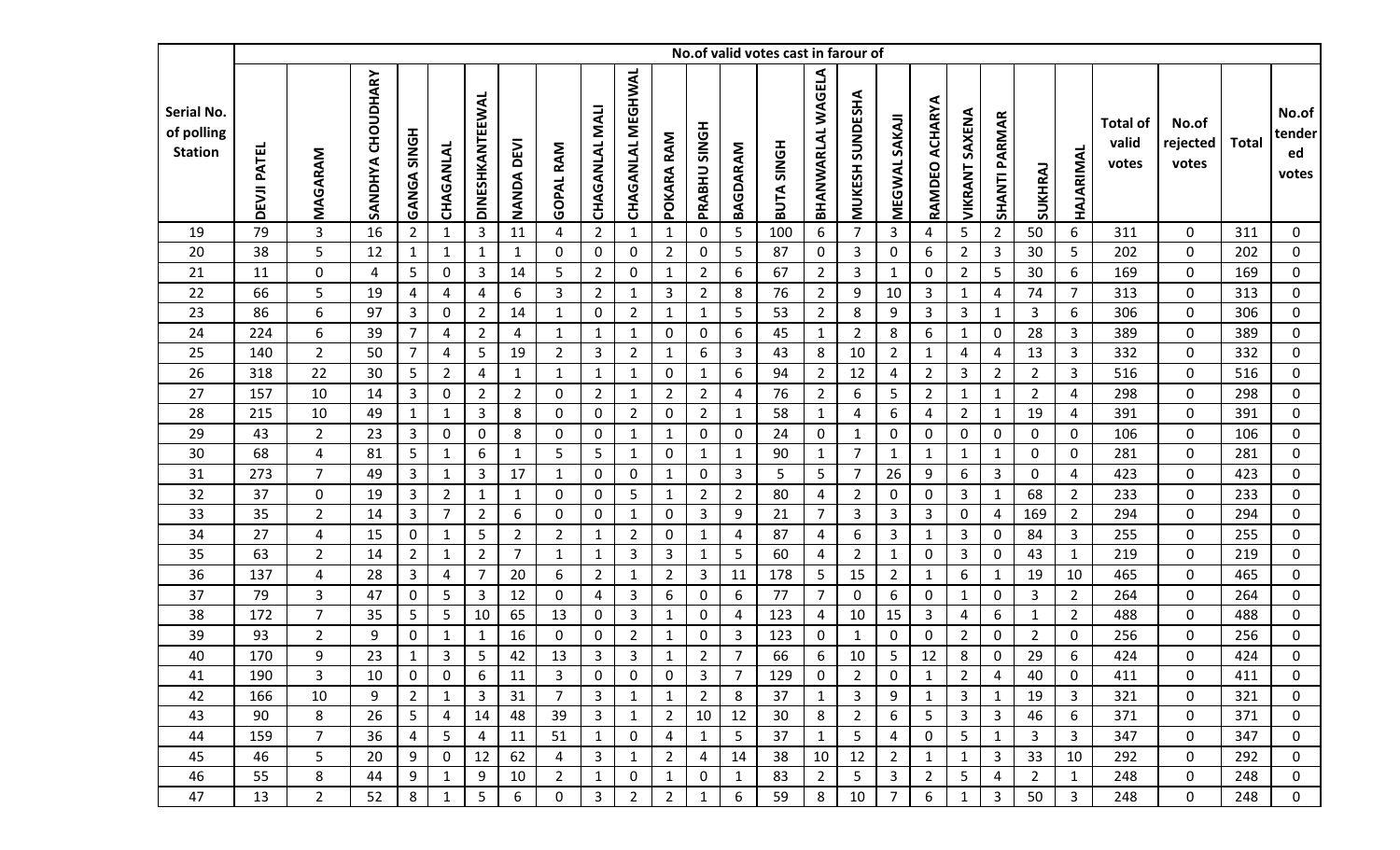|                                            |                    |                |                      |                    |                |                 |                   |                  |                       |                          |                |                     |                | No.of valid votes cast in farour of |                   |                           |                     |                   |                       |                      |                |                |                                   |                            |              |                                |
|--------------------------------------------|--------------------|----------------|----------------------|--------------------|----------------|-----------------|-------------------|------------------|-----------------------|--------------------------|----------------|---------------------|----------------|-------------------------------------|-------------------|---------------------------|---------------------|-------------------|-----------------------|----------------------|----------------|----------------|-----------------------------------|----------------------------|--------------|--------------------------------|
| Serial No.<br>of polling<br><b>Station</b> | <b>DEVJI PATEL</b> | MAGARAM        | CHOUDHARY<br>SANDHYA | <b>GANGA SINGH</b> | CHAGANLAL      | DINESHKANTEEWAL | <b>NANDA DEVI</b> | <b>GOPAL RAM</b> | <b>CHAGANLAL MALI</b> | <b>CHAGANLAL MEGHWAL</b> | POKARA RAM     | <b>PRABHU SINGH</b> | BAGDARAM       | <b>BUTA SINGH</b>                   | BHANWARLAL WAGELA | SUNDESHA<br><b>MUKESH</b> | <b>MEGWAL SAKAJ</b> | ACHARYA<br>RAMDEO | <b>VIKRANT SAXENA</b> | <b>SHANTI PARMAR</b> | SUKHRAJ        | HAJARIMAL      | <b>Total of</b><br>valid<br>votes | No.of<br>rejected<br>votes | <b>Total</b> | No.of<br>tender<br>ed<br>votes |
| 48                                         | 20                 | 8              | 34                   | 4                  | 4              | 8               | 35                | 3                | $\mathbf{1}$          | 3                        | $\mathbf{1}$   | $\mathbf{1}$        | 8              | 105                                 | 5                 | 14                        | $\overline{2}$      | 12                | 6                     | 7 <sup>1</sup>       | 130            | 10             | 421                               | $\mathbf 0$                | 421          | $\mathbf 0$                    |
| 49                                         | 30                 | $\mathbf 1$    | 5                    | $\overline{3}$     | $\mathbf{1}$   | $\mathbf{1}$    | $\overline{4}$    | $\mathbf 0$      | 0                     | $\mathbf{1}$             | $\overline{2}$ | $\mathbf{1}$        | $\overline{2}$ | 56                                  | 9                 | $\mathbf{1}$              | $\mathbf{1}$        | $\overline{2}$    | 5                     | $\mathbf 0$          | 64             | $\overline{2}$ | 191                               | $\mathbf 0$                | 191          | $\mathbf 0$                    |
| 50                                         | 60                 | $\overline{2}$ | 8                    | 5                  | $\mathbf 0$    | 6               | $\mathbf{1}$      | $\mathbf{3}$     | $\mathbf{1}$          | $\overline{2}$           | $\overline{2}$ | 4                   | 5              | 68                                  | 3                 | 6                         | 8                   | $\overline{a}$    | $\overline{2}$        | 5                    | 27             | 9              | 231                               | $\mathbf 0$                | 231          | $\mathbf 0$                    |
| 51                                         | 70                 | 8              | 11                   | 6                  | 0              | 4               | 6                 | $\mathbf{0}$     | $\mathbf{1}$          | $\mathbf 0$              | $\mathbf{0}$   | $\mathbf{1}$        | 3              | 68                                  | 3                 | 9                         | $\mathbf{1}$        | $\pmb{0}$         | $\mathbf 0$           | $\overline{2}$       | $\mathbf{1}$   | 3              | 197                               | $\mathbf 0$                | 197          | $\mathbf 0$                    |
| 52                                         | 174                | 6              | 24                   | 5                  | 1              | 6               | 16                | $\overline{2}$   | $\mathbf{1}$          | 4                        | $\mathbf{0}$   | $\mathbf{1}$        | 11             | 178                                 | 5                 | 8                         | 10                  | 8                 | 5                     | $\overline{2}$       | 56             | 10             | 533                               | $\mathbf 0$                | 533          | $\boldsymbol{0}$               |
| 53                                         | 43                 | 4              | 88                   | $\boldsymbol{6}$   | $\overline{4}$ | $\mathbf{1}$    | $\overline{3}$    | $\mathbf 0$      | $\mathbf{1}$          | $\overline{2}$           | $\mathbf 0$    | $\mathbf{1}$        | 5              | 94                                  | 9                 | 6                         | 5                   | 5                 | 1                     | 4                    | 39             | $\mathbf 0$    | 321                               | $\pmb{0}$                  | 321          | $\mathbf 0$                    |
| 54                                         | 26                 | 4              | 30                   | 3                  | 3              | 5               | 3                 | 3                | 3                     | $\mathbf{1}$             | 0              | 3                   | 16             | 34                                  | $\overline{7}$    | $\overline{2}$            | 3                   | $\overline{2}$    | 1                     | 5                    | 73             | $\mathbf{3}$   | 230                               | $\pmb{0}$                  | 230          | $\mathbf 0$                    |
| 55                                         | 262                | 10             | 62                   | 8                  | $\overline{2}$ | 6               | 16                | 9                | 5                     | 5                        | $\overline{2}$ | 5                   | $\overline{7}$ | 59                                  | 6                 | 23                        | 9                   | 3                 | 6                     | $\overline{2}$       | $2^{\circ}$    | $2^{\circ}$    | 511                               | $\mathbf 0$                | 511          | $\mathbf 0$                    |
| 56                                         | 40                 | $\overline{2}$ | 61                   | 5                  | $\overline{2}$ | 3               | 10                | 0                | $\boldsymbol{0}$      | $\overline{2}$           | $\mathbf 0$    | $\overline{2}$      | 3              | 54                                  | 5                 | $\overline{7}$            | $\mathbf{1}$        | 3                 | 3                     | 6                    | $\mathbf 0$    | $2^{\circ}$    | 211                               | $\mathbf 0$                | 211          | $\boldsymbol{0}$               |
| 57                                         | 18                 | $\mathbf{1}$   | 12                   | $\mathbf 0$        | 0              | $\mathbf{1}$    | $\overline{2}$    | 1                | $\overline{2}$        | $\mathbf{1}$             | $\mathbf{1}$   | $\mathbf{1}$        | 0              | 83                                  | $\mathbf{1}$      | 3                         | $\mathbf{1}$        | 1                 | $\mathbf{0}$          | $\mathbf{1}$         | $\mathbf{1}$   | $\mathbf{1}$   | 132                               | 0                          | 132          | $\mathbf 0$                    |
| 58                                         | 77                 | 10             | 31                   | 3                  | 1              | 3               | 10                | 39               | $\overline{2}$        | 3                        | $\overline{2}$ | $\overline{2}$      | 4              | 56                                  | 1                 | 12                        | 8                   | $\mathbf{1}$      | 5                     | $\overline{7}$       | 9              | $\mathbf{1}$   | 287                               | $\mathbf 0$                | 287          | $\mathbf 0$                    |
| 59                                         | 69                 | $\overline{7}$ | 38                   | $\mathbf{3}$       | 3              | 4               | $\mathbf{1}$      | 8                | $\overline{4}$        | 4                        | 5              | 3                   | 6              | 48                                  | $\mathbf{1}$      | 9                         | 3                   | 1                 | 1                     | 3                    | $\overline{2}$ | 0              | 223                               | $\mathbf 0$                | 223          | $\mathbf 0$                    |
| 60                                         | 58                 | $\mathbf{2}$   | 4                    | $\mathbf 0$        | $\mathbf 0$    | $\mathbf{1}$    | $\mathbf 0$       | 53               | 0                     | $\mathbf 0$              | 0              | $\mathbf{1}$        | 5              | 17                                  | 0                 | 5                         | 3                   | $\mathbf{1}$      | 3                     | $\overline{2}$       | 18             | $\mathbf{3}$   | 176                               | $\mathbf 0$                | 176          | $\mathbf 0$                    |
| 61                                         | 11                 | $\overline{2}$ | 73                   | $\,8\,$            | 4              | $\overline{2}$  | $\overline{4}$    | 31               | $\overline{2}$        | $\overline{3}$           | 1              | $\overline{2}$      | 13             | 69                                  | 11                | 6                         | $\overline{2}$      | $\overline{2}$    | 4                     | $\overline{2}$       | 78             | 5              | 335                               | $\mathbf 0$                | 335          | $\mathbf 0$                    |
| 62                                         | 24                 | $\overline{2}$ | 62                   | 6                  | 3              | $\overline{2}$  | $\overline{2}$    | $\mathbf{1}$     | $\mathbf{1}$          | $\mathbf{1}$             | 0              | $\mathbf{1}$        | $\overline{7}$ | 24                                  | $\overline{2}$    | 4                         | 3                   | $\mathbf{1}$      | $\overline{2}$        | $\mathbf{1}$         | 43             | $\overline{4}$ | 196                               | $\mathbf 0$                | 196          | $\boldsymbol{0}$               |
| 63                                         | 24                 | $\overline{7}$ | 24                   | $\overline{a}$     | $\overline{2}$ | $\overline{3}$  | $\mathbf{1}$      | $\overline{2}$   | 3                     | $\mathbf 0$              | $\mathbf 0$    | 0                   | $\overline{2}$ | 45                                  | $\mathbf 0$       | 3                         | $\mathbf{1}$        | $\pmb{0}$         | 0                     | 4                    | 9              | $\overline{2}$ | 136                               | $\mathbf 0$                | 136          | $\mathbf 0$                    |
| 64                                         | 38                 | 6              | 15                   | $\overline{3}$     | 0              | 5               | $\mathbf{3}$      | 27               | 8                     | $\overline{2}$           | 1              | 1                   | $\overline{4}$ | 108                                 | $\overline{2}$    | 5                         | 0                   | $\overline{2}$    | 4                     | $\mathbf{1}$         | $\mathbf 0$    | 4              | 239                               | $\mathbf 0$                | 239          | $\mathbf 0$                    |
| 65                                         | 69                 | 4              | 43                   | 5                  | $\overline{2}$ | 4               | 14                | 35               | $\overline{2}$        | 6                        | $\mathbf{3}$   | 5                   | 10             | 153                                 | $\mathbf{3}$      | 8                         | 4                   | 0                 | 6                     | 6                    | 34             | 10             | 426                               | $\mathbf 0$                | 426          | $\mathbf 0$                    |
| 66                                         | 122                | 5              | 35                   | 8                  | 5              | 4               | $\mathbf{1}$      | 0                | $\overline{2}$        | $\mathbf{1}$             | $\overline{2}$ | 6                   | 18             | 153                                 | 5                 | 12                        | 5                   | $\overline{2}$    | $\overline{2}$        | $\overline{2}$       | 51             | 3              | 444                               | $\pmb{0}$                  | 444          | $\mathbf 0$                    |
| 67                                         | 278                | 3              | 43                   | $\overline{2}$     | $\overline{2}$ | $\overline{3}$  | $\mathbf{1}$      | 0                | $\overline{0}$        | 3                        | $\overline{2}$ | 0                   | 9              | 51                                  | 6                 | 5                         | 4                   | $\overline{2}$    | 3                     | 4                    | 71             | 5              | 497                               | $\mathbf 0$                | 497          | $\mathbf 0$                    |
| 68                                         | 90                 | 4              | 22                   | $\mathbf{3}$       | 3              | 5               | 6                 | 0                | 0                     | $\mathbf 0$              | 0              | $\mathbf{1}$        | 5              | 119                                 | 8                 | 5                         | 3                   | 4                 | $\overline{2}$        | 1                    | 120            | $\overline{2}$ | 403                               | $\mathbf 0$                | 403          | 0                              |
| 69                                         | 26                 | 0              | 27                   | $\overline{2}$     | $\overline{2}$ | 4               | 19                | 3                | $\mathbf{1}$          | $\mathbf{1}$             | 0              | $\overline{2}$      | $\overline{2}$ | 136                                 | $\mathbf{1}$      | 5                         | 0                   | 0                 | 0                     | 0                    | 0              | $\mathbf{1}$   | 232                               | 0                          | 232          | 0                              |
| 70                                         | 105                | $\mathbf{1}$   | 18                   | $\mathbf 0$        | $\mathbf{1}$   | $\mathbf{1}$    | 0                 | 3                | 0                     | $\mathbf 0$              | 0              | 0                   | 4              | 65                                  | $\overline{2}$    | $\overline{2}$            | $\overline{2}$      | 0                 | 0                     | 0                    | $\mathbf{1}$   | 0              | 205                               | 0                          | 205          | 0                              |
| 71                                         | 150                | $\overline{7}$ | 77                   | $\overline{2}$     | $\mathbf 0$    | $\mathbf{1}$    | 0                 | 0                | $\overline{2}$        | 1                        | 0              | $\mathbf{3}$        | 3              | 125                                 | $\overline{2}$    | 5                         | 4                   | 0                 | 1                     | $\mathbf{0}$         | 5              | 3              | 391                               | 0                          | 391          | $\mathbf 0$                    |
| 72                                         | 188                | 9              | 74                   | $\mathbf 0$        | $\overline{2}$ | $\mathbf{1}$    | $\mathbf{1}$      | $\mathbf{1}$     | $\overline{2}$        | 0                        | $\mathbf{1}$   | $\mathbf{1}$        | 0              | 85                                  | $\overline{2}$    | $\overline{7}$            | $\overline{2}$      | $\mathbf{1}$      | 4                     | $\overline{2}$       | 5              | $\overline{2}$ | 390                               | 0                          | 390          | 0                              |
| 73                                         | 283                | 9              | 27                   | $\overline{2}$     | $\mathbf{1}$   | $\overline{2}$  | $\overline{2}$    | 1                | 0                     | 0                        | $\mathbf{1}$   | 0                   | 3              | 24                                  | 3                 | $\overline{7}$            | 10                  | 5                 | 4                     | 3                    | 30             | 6              | 423                               | 0                          | 423          | 0                              |
| 74                                         | 33                 | 3              | 26                   | $\overline{7}$     | $\mathbf{1}$   | $\mathbf{1}$    | 6                 | 43               | $\overline{2}$        | 1                        | $\overline{2}$ | 4                   | 21             | 10                                  | 3                 | 1                         | 6                   | 6                 | 6                     | 8                    | 152            | 5 <sub>1</sub> | 347                               | 0                          | 347          | $\mathbf{0}$                   |
| 75                                         | 141                | 78             | 46                   | 8                  | 3              | 6               | 30                | $\overline{2}$   | 4                     | 3                        | 1              | 5                   | $\overline{7}$ | 41                                  | 6                 | 8                         | 2                   | 3                 | 1                     | $\mathbf{1}$         | 6              | $\mathbf 0$    | 402                               | 0                          | 402          | $\mathbf 0$                    |
| 76                                         | 54                 | 4              | 32                   | 3                  | 4              | 5               | 5                 | $\overline{2}$   | $\overline{2}$        | $\overline{2}$           | $\overline{2}$ | $\mathbf{1}$        | 18             | 220                                 | 12                | 11                        | 3                   | 8                 | $\overline{2}$        | 6                    | 97             | 8              | 501                               | 0                          | 501          | $\mathbf{0}$                   |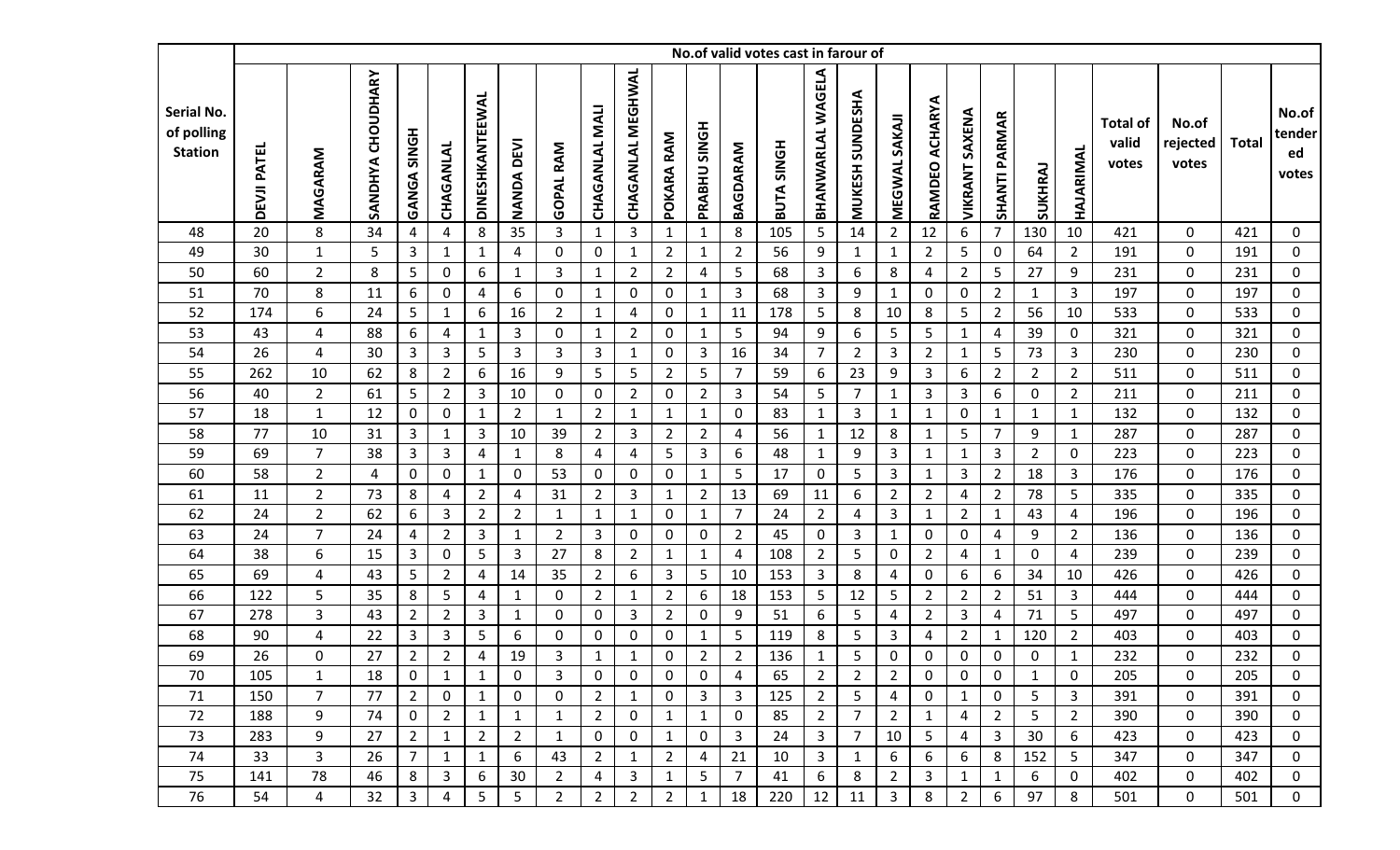|                                            |                    |                |                      |                    |                |                 |                   |                  |                       |                          |                |                     |                | No.of valid votes cast in farour of |                   |                           |                     |                   |                       |                 |                |                |                                   |                            |              |                                |
|--------------------------------------------|--------------------|----------------|----------------------|--------------------|----------------|-----------------|-------------------|------------------|-----------------------|--------------------------|----------------|---------------------|----------------|-------------------------------------|-------------------|---------------------------|---------------------|-------------------|-----------------------|-----------------|----------------|----------------|-----------------------------------|----------------------------|--------------|--------------------------------|
| Serial No.<br>of polling<br><b>Station</b> | <b>DEVJI PATEL</b> | MAGARAM        | CHOUDHARY<br>SANDHYA | <b>GANGA SINGH</b> | CHAGANLAL      | DINESHKANTEEWAL | <b>NANDA DEVI</b> | <b>GOPAL RAM</b> | <b>CHAGANLAL MALI</b> | <b>CHAGANLAL MEGHWAL</b> | POKARA RAM     | <b>PRABHU SINGH</b> | BAGDARAM       | <b>BUTA SINGH</b>                   | BHANWARLAL WAGELA | SUNDESHA<br><b>MUKESH</b> | <b>MEGWAL SAKAJ</b> | ACHARYA<br>RAMDEO | <b>VIKRANT SAXENA</b> | SHANTI PARMAR   | SUKHRAJ        | HAJARIMAL      | <b>Total of</b><br>valid<br>votes | No.of<br>rejected<br>votes | <b>Total</b> | No.of<br>tender<br>ed<br>votes |
| 77                                         | 36                 | $\overline{2}$ | 21                   | $\overline{2}$     | 1              | $\mathbf{1}$    | 5                 | 14               | $\overline{2}$        | $\overline{2}$           | $\mathbf{1}$   | $\overline{2}$      | $\mathbf 1$    | 80                                  | $\mathbf{1}$      | $\overline{2}$            | 3                   | 3                 | $2^{\circ}$           | 4               | 52             | $2^{\circ}$    | 239                               | $\mathbf 0$                | 239          | 0                              |
| 78                                         | 57                 | $\mathbf 1$    | 16                   | $\overline{5}$     | 5              | 8               | 5                 | $\mathbf 0$      | 0                     | 3                        | $\mathbf{1}$   | 4                   | 24             | 37                                  | 6                 | $\overline{2}$            | 4                   | 4                 | 1                     | 4               | 331            | 5              | 523                               | $\pmb{0}$                  | 523          | $\mathbf 0$                    |
| 79                                         | 47                 | $\overline{2}$ | 4                    | $\overline{2}$     | $\mathbf{1}$   | $\mathbf{1}$    | $\mathbf{1}$      | $\mathbf 0$      | $\boldsymbol{0}$      | $\mathbf 0$              | 0              | 0                   | $\overline{2}$ | 11                                  | 4                 | $\mathbf 0$               | 0                   | $\pmb{0}$         | 1                     | $\overline{2}$  | 122            | $2^{\circ}$    | 202                               | $\mathbf 0$                | 202          | $\mathbf 0$                    |
| 80                                         | 36                 | 6              | 28                   | 6                  | $\mathbf 1$    | 5               | 13                | 8                | $\overline{2}$        | 3                        | 1              | 4                   | 9              | 68                                  | 3                 | 10                        | $\mathbf{1}$        | $\mathbf 0$       | $\overline{2}$        | 1               | 21             | $2^{\circ}$    | 230                               | $\mathbf 0$                | 230          | $\mathbf 0$                    |
| 81                                         | 68                 | 6              | 41                   | 3                  | 3              | $\overline{2}$  | 0                 | $\overline{2}$   | $\mathbf 0$           | 0                        | 1              | 0                   | 6              | 48                                  | 6                 | 1                         | 4                   | 4                 | 4                     | $\overline{2}$  | 41             | 5              | 247                               | $\mathbf 0$                | 247          | $\mathbf 0$                    |
| 82                                         | 94                 | 18             | 24                   | $\mathbf{1}$       | $\overline{2}$ | $\overline{2}$  | $\overline{2}$    | $\mathbf 0$      | $\mathbf{1}$          | $\mathbf{1}$             | $\mathbf{1}$   | 0                   | 0              | 33                                  | $\mathbf{1}$      | 4                         | $\mathbf{1}$        | 3                 | 0                     | $\mathbf{1}$    | 15             | $\mathbf{1}$   | 205                               | $\pmb{0}$                  | 205          | $\mathbf 0$                    |
| 83                                         | 127                | 13             | 108                  | 8                  | 4              | $\overline{7}$  | $\overline{4}$    | $\overline{2}$   | $\overline{2}$        | $\mathbf 0$              | $\overline{2}$ | $\overline{2}$      | 6              | 157                                 | 9                 | 23                        | 8                   | 6                 | $\overline{2}$        | $\overline{2}$  | 45             | 10             | 547                               | $\pmb{0}$                  | 547          | $\mathbf 0$                    |
| 84                                         | 44                 | 3              | 23                   | 6                  | 4              | $\mathbf{1}$    | $\overline{2}$    | 3                | $\mathbf 0$           | $\mathbf{1}$             | $\overline{0}$ | $\overline{2}$      | $\mathbf 1$    | 27                                  | $\overline{2}$    | 6                         | 0                   | $\pmb{0}$         | 6                     | $\overline{2}$  | 3              | $\overline{4}$ | 140                               | $\mathbf 0$                | 140          | $\mathbf 0$                    |
| 85                                         | 72                 | 4              | 48                   | $\overline{5}$     | $\overline{2}$ | $\overline{2}$  | 6                 | $\overline{2}$   | $\mathbf 0$           | $\mathbf 0$              | $\mathbf 0$    | $\mathbf{1}$        | 12             | 80                                  | 8                 | 3                         | 5                   | 3                 | 5                     | 3               | 60             | $\mathbf{3}$   | 324                               | $\mathbf 0$                | 324          | $\boldsymbol{0}$               |
| 86                                         | 35                 | $\overline{2}$ | 31                   | $\overline{2}$     | 0              | 7               | 50                | $\mathbf{3}$     | 5                     | $\mathbf{1}$             | $\mathbf{0}$   | $\mathbf{1}$        | 9              | 69                                  | 7                 | $\overline{7}$            | 4                   | 5                 | 3                     | $\overline{2}$  | 3              | 6              | 252                               | 0                          | 252          | $\mathbf 0$                    |
| 87                                         | 139                | $\overline{7}$ | 49                   | 5                  | 0              | 0               | $\mathbf{1}$      | $\overline{2}$   | 3                     | 3                        | 1              | 3                   | 10             | 177                                 | 4                 | 6                         | 3                   | 1                 | 4                     | $\overline{2}$  | 3              | $\mathbf{1}$   | 424                               | $\mathbf 0$                | 424          | $\mathbf 0$                    |
| 88                                         | 84                 | 14             | 38                   | $\overline{5}$     | 3              | 6               | $\mathbf{1}$      | $\overline{2}$   | 0                     | $\mathbf{1}$             | $\overline{2}$ | 0                   | 3              | 80                                  | $\overline{2}$    | 11                        | 4                   | 0                 | $\overline{2}$        | 0               | 18             | $\overline{7}$ | 283                               | $\mathbf 0$                | 283          | $\mathbf 0$                    |
| 89                                         | 36                 | 5              | 118                  | 5                  | 3              | $\overline{2}$  | $\overline{7}$    | $\overline{7}$   | $\mathbf{1}$          | $\mathbf 0$              | $\mathbf{1}$   | 0                   | 4              | 187                                 | 5                 | 9                         | $\mathbf{1}$        | 1                 | 3                     | 5               | $\overline{2}$ | $2^{\circ}$    | 404                               | $\mathbf 0$                | 404          | $\mathbf 0$                    |
| 90                                         | 143                | 3              | 49                   | 6                  | $\overline{2}$ | $\overline{2}$  | $\mathbf 0$       | 5                | 4                     | $\overline{2}$           | $\mathbf{1}$   | 4                   | $\overline{7}$ | 130                                 | 3                 | 8                         | 14                  | 5                 | 1                     | $\overline{2}$  | 20             | $\overline{4}$ | 415                               | $\mathbf 0$                | 415          | $\mathbf 0$                    |
| 91                                         | 72                 | $\mathbf{1}$   | 19                   | $\mathbf 0$        | $\mathbf{1}$   | 0               | $\mathbf 0$       | 4                | 23                    | $\overline{2}$           | $\mathbf{1}$   | $\overline{2}$      | $\mathbf{1}$   | 77                                  | 0                 | $\mathbf{1}$              | 0                   | $\pmb{0}$         | $\mathbf 0$           | $\overline{2}$  | 3              | $\mathbf{0}$   | 209                               | $\mathbf 0$                | 209          | $\boldsymbol{0}$               |
| 92                                         | 47                 | 9              | 93                   | $\overline{5}$     | $\overline{2}$ | $\overline{2}$  | $\mathbf{1}$      | 3                | $\mathbf{1}$          | $\mathbf{1}$             | 1              | 3                   | 3              | 151                                 | $\overline{2}$    | 3                         | $\overline{2}$      | 4                 | $\overline{2}$        | 4               | $\mathbf 0$    | $\mathbf{1}$   | 340                               | $\mathbf 0$                | 340          | $\mathbf 0$                    |
| 93                                         | 68                 | $\overline{2}$ | 23                   | $\overline{3}$     | 0              | 0               | $\mathbf{1}$      | 15               | 8                     | $\mathbf 0$              | 1              | $\overline{2}$      | 0              | 85                                  | 0                 | $\overline{2}$            | $\mathbf{1}$        | 0                 | 1                     | 1               | 0              | $\mathbf{1}$   | 214                               | $\mathbf 0$                | 214          | $\mathbf 0$                    |
| 94                                         | 54                 | 0              | 19                   | $\mathbf{1}$       | $\mathbf{1}$   | $\mathbf{1}$    | $\mathbf 0$       | 4                | $\overline{7}$        | $\mathbf{1}$             | $\mathbf 0$    | $\mathbf{1}$        | $\overline{2}$ | 63                                  | $\mathbf{1}$      | $\mathbf{1}$              | $\mathbf 0$         | $\mathbf 0$       | $\mathbf{0}$          | $\overline{2}$  | 11             | $\mathbf 0$    | 169                               | $\mathbf 0$                | 169          | $\mathbf 0$                    |
| 95                                         | 51                 | $\mathbf{1}$   | 19                   | $\mathbf{1}$       | $\overline{2}$ | 4               | 15                | $\mathbf{1}$     | 0                     | $\overline{2}$           | $\mathbf{1}$   | $\mathbf{1}$        | 6              | 57                                  | $\overline{2}$    | $\overline{2}$            | 0                   | 5                 | $\overline{2}$        | 11              | 161            | $\overline{7}$ | 351                               | $\pmb{0}$                  | 351          | $\boldsymbol{0}$               |
| 96                                         | 61                 | 5              | 38                   | 5                  | $\overline{2}$ | 5               | $\overline{2}$    | 0                | $\overline{2}$        | $\mathbf{1}$             | 1              | $\overline{2}$      | $\overline{7}$ | 157                                 | 1                 | 8                         | 3                   | 4                 | 3                     | $\overline{2}$  | 21             | $2^{\circ}$    | 332                               | $\mathbf 0$                | 332          | $\mathbf 0$                    |
| 97                                         | 195                | 12             | 29                   | $\mathbf{3}$       | 5              | 4               | $\overline{2}$    | 5                | $\overline{2}$        | $\overline{2}$           | $\overline{2}$ | 3                   | 4              | 78                                  | 3                 | 11                        | 5                   | 5                 | 4                     | $\overline{2}$  | 5              | 5              | 386                               | $\mathbf 0$                | 386          | $\mathbf 0$                    |
| 98                                         | 133                | 5              | 16                   | $\pmb{0}$          | 3              | $\overline{2}$  | 3                 | 4                | $\mathbf{1}$          | $\mathbf{1}$             | $\overline{2}$ | $\mathbf{1}$        | 6              | 40                                  | 3                 | 14                        | 5                   | 5                 | 1                     | $\overline{2}$  | $\overline{7}$ | $\overline{7}$ | 261                               | 0                          | 261          | 0                              |
| 99                                         | 42                 | $\overline{7}$ | 43                   | 5                  | 3              | 6               | 6                 | 41               | $\overline{2}$        | 6                        | 4              | 6                   | $\overline{7}$ | 144                                 | $\mathbf{1}$      | 4                         | $\overline{7}$      | 5                 | $\overline{7}$        | 6               | 61             | 3              | 416                               | 0                          | 416          | 0                              |
| 100                                        | 36                 | $\overline{2}$ | 10                   | $\overline{2}$     | 1              | 4               | 0                 | $\mathbf{0}$     | $\mathbf 0$           | 3                        | 3              | $\overline{2}$      | 0              | 250                                 | 3                 | 9                         | $\overline{2}$      | $\overline{2}$    | 3                     | 3               | 6              | 0              | 341                               | 0                          | 341          | $\mathbf 0$                    |
| 101                                        | 21                 | 0              | 32                   | $\overline{7}$     | $\overline{2}$ | 7               | 0                 | $\overline{2}$   | 0                     | 3                        | 0              | $\overline{2}$      | 9              | 91                                  | 6                 | $\mathbf{1}$              | 0                   | 5                 | 1                     | $7\overline{ }$ | 306            | 4              | 506                               | 0                          | 506          | 0                              |
| 102                                        | 135                | 3              | 15                   | 1                  | $\mathbf 1$    | 2               | 0                 | 0                | $\mathbf{1}$          | 0                        | 0              | 0                   | 0              | 80                                  | 4                 | $\overline{2}$            | 3                   | $\overline{2}$    | 3                     | 4               | 5              | 0              | 261                               | 0                          | 261          | 0                              |
| 103                                        | 22                 | 3              | 52                   | 3                  | $\overline{2}$ | 3               | $\mathbf{1}$      | 3                | $\mathbf{1}$          | 0                        | 0              | 0                   | $\overline{2}$ | 180                                 | $\mathbf{1}$      | $\mathbf{1}$              | 0                   | $\overline{2}$    | 3                     | 1               | 3              | $\mathbf 0$    | 283                               | 0                          | 283          | 0                              |
| 104                                        | 79                 | $\overline{3}$ | 22                   | 10                 | $\mathbf{1}$   | 0               | 3                 | 10               | 0                     | 0                        | 1              | $\mathbf{1}$        | 3              | 50                                  | $\overline{2}$    | $\overline{2}$            | 4                   | $\mathbf 0$       | $\overline{2}$        | $\mathbf{1}$    | 35             | 3              | 232                               | 0                          | 232          | $\mathbf 0$                    |
| 105                                        | 43                 | 0              | 41                   | 3                  | 0              | $\mathbf{1}$    | $\mathbf{1}$      | 48               | $\overline{2}$        | $\mathbf 1$              | 0              | $\overline{2}$      | $\overline{2}$ | 63                                  | $\mathbf{1}$      | $\overline{2}$            | 0                   | 0                 | 3                     | 3               | 4              | $\overline{2}$ | 222                               | 0                          | 222          | $\mathbf 0$                    |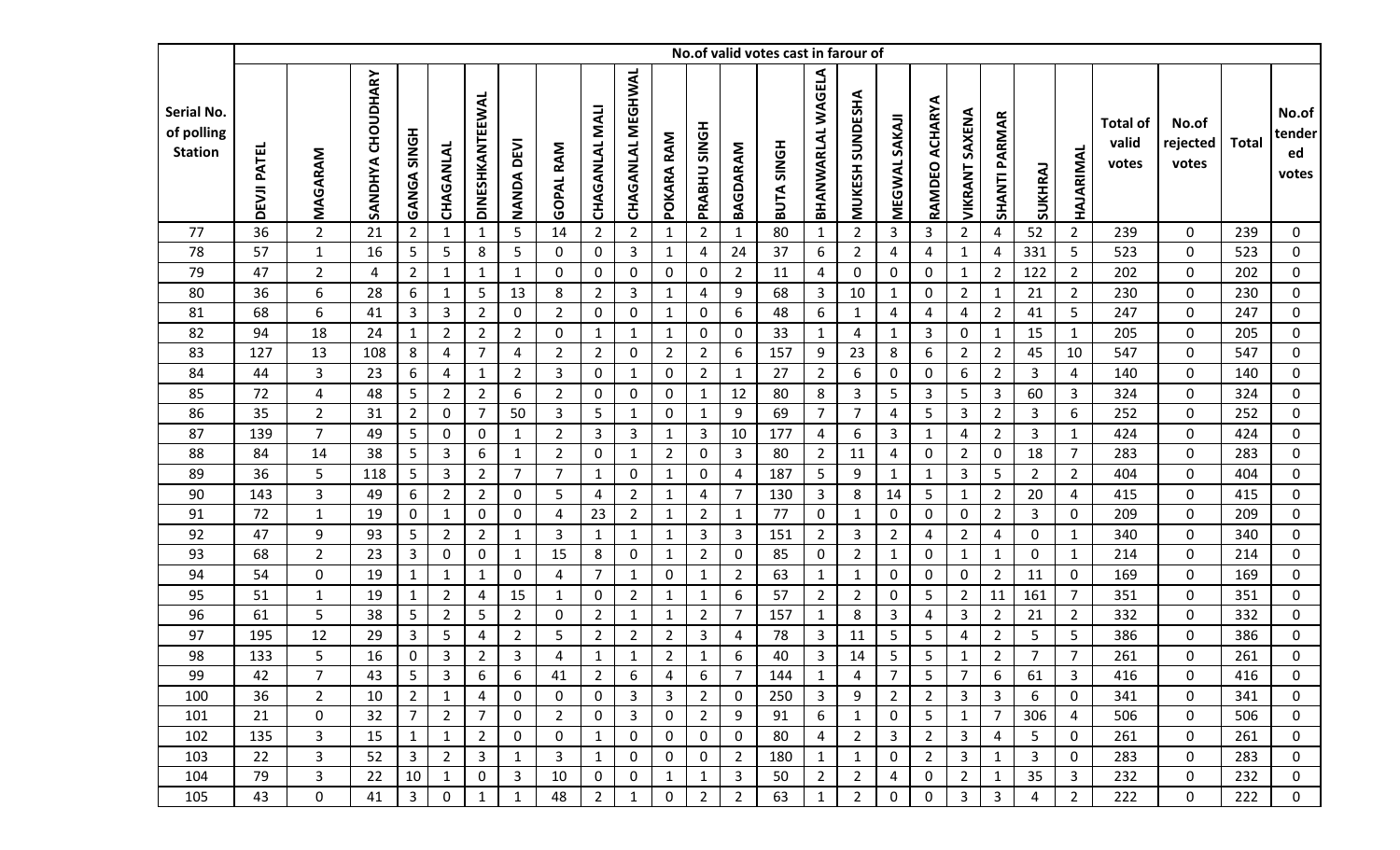|                                            |             |                |                      |                |                |                 |                   |                  |                       |                          |                |                     |                | No.of valid votes cast in farour of |                          |                           |                     |                   |                       |                      |                |                |                                   |                            |              |                                |
|--------------------------------------------|-------------|----------------|----------------------|----------------|----------------|-----------------|-------------------|------------------|-----------------------|--------------------------|----------------|---------------------|----------------|-------------------------------------|--------------------------|---------------------------|---------------------|-------------------|-----------------------|----------------------|----------------|----------------|-----------------------------------|----------------------------|--------------|--------------------------------|
| Serial No.<br>of polling<br><b>Station</b> | DEVJI PATEL | MAGARAM        | CHOUDHARY<br>SANDHYA | GANGA SINGH    | CHAGANLAL      | DINESHKANTEEWAL | <b>NANDA DEVI</b> | <b>GOPAL RAM</b> | <b>CHAGANLAL MALI</b> | <b>CHAGANLAL MEGHWAL</b> | RAM<br>POKARA  | <b>PRABHU SINGH</b> | BAGDARAM       | <b>BUTA SINGH</b>                   | <b>BHANWARLAL WAGELA</b> | SUNDESHA<br><b>MUKESH</b> | <b>MEGWAL SAKAJ</b> | ACHARYA<br>RAMDEO | <b>VIKRANT SAXENA</b> | <b>SHANTI PARMAR</b> | SUKHRAJ        | HAJARIMAL      | <b>Total of</b><br>valid<br>votes | No.of<br>rejected<br>votes | <b>Total</b> | No.of<br>tender<br>ed<br>votes |
| 106                                        | 13          | 3              | 23                   | 4              | 3              | 3               | $\mathbf{1}$      | 0                | $\mathbf{1}$          | $\mathbf{1}$             | $\overline{2}$ | 4                   | 3              | 45                                  | 5                        | 4                         | 0                   | 1                 | 1                     | 4                    | 532            | 11             | 664                               | $\mathbf 0$                | 664          | $\mathbf 0$                    |
| 107                                        | 10          | $\mathbf{1}$   | 3                    | $\mathbf{1}$   | $\mathbf{1}$   | 0               | $\mathbf{1}$      | 3                | $\boldsymbol{0}$      | $\mathbf 0$              | $\mathbf{1}$   | $\mathbf 0$         | $\mathbf{1}$   | 6                                   | $\overline{2}$           | $\mathbf{1}$              | $\mathbf{1}$        | $\mathbf{3}$      | $\mathbf 0$           | $\mathbf{1}$         | 624            | 5              | 665                               | $\mathbf 0$                | 665          | $\mathbf 0$                    |
| 108                                        | 19          | 6              | 93                   | 8              | $\overline{2}$ | $\overline{2}$  | 0                 | $\overline{2}$   | $\overline{2}$        | 3                        | $\mathbf{1}$   | $\mathbf{1}$        | 6              | 151                                 | $\mathbf{1}$             | 3                         | $\overline{2}$      | $\overline{2}$    | 5                     | 3                    | 15             | 6              | 333                               | 0                          | 333          | $\boldsymbol{0}$               |
| 109                                        | 41          | 3              | 33                   | $\overline{4}$ | 1              | 0               | $\mathbf{1}$      | 18               | $\mathbf 0$           | 3                        | 4              | 3                   | 6              | 108                                 | $\overline{2}$           | 6                         | 3                   | 0                 | 3                     | 1                    | 27             | 3              | 270                               | $\mathbf 0$                | 270          | $\mathbf 0$                    |
| 110                                        | 27          | 0              | 6                    | $\overline{2}$ | $\mathbf{1}$   | 3               | $\mathbf{1}$      | 47               | 3                     | 0                        | $\overline{2}$ | $\mathbf{1}$        | 6              | 51                                  | $\mathbf{1}$             | 3                         | $\overline{2}$      | $\overline{2}$    | 4                     | 4                    | 80             | 5              | 251                               | $\mathbf 0$                | 251          | $\mathbf 0$                    |
| 111                                        | 19          | 0              | 9                    | $\overline{2}$ | 5              | 0               | $\overline{2}$    | 0                | 0                     | $\mathbf 0$              | 0              | 0                   | 5              | 64                                  | 3                        | $\overline{2}$            | 0                   | 3                 | 0                     | 4                    | 135            | $2^{\circ}$    | 255                               | $\mathbf 0$                | 255          | $\mathbf 0$                    |
| 112                                        | 34          | $\mathbf{1}$   | $\overline{7}$       | $\mathbf{1}$   | $\mathbf 0$    | 0               | $\mathbf{1}$      | 0                | $\mathbf{1}$          | $\pmb{0}$                | $\mathbf 0$    | 0                   | $\overline{2}$ | 48                                  | $\overline{2}$           | $\mathbf{1}$              | $\overline{2}$      | 1                 | $\overline{2}$        | 1                    | 56             | $2^{\circ}$    | 162                               | $\mathbf 0$                | 162          | $\mathbf 0$                    |
| 113                                        | 34          | 5              | 20                   | $\mathbf{3}$   | $\overline{7}$ | 5               | 6                 | $\overline{2}$   | $\overline{2}$        | 4                        | $\mathbf{1}$   | $\mathbf{1}$        | 8              | 90                                  | $\overline{2}$           | 3                         | 3                   | $\mathbf{1}$      | $\overline{2}$        | 7                    | 184            | $2^{\circ}$    | 392                               | $\mathbf 0$                | 392          | $\boldsymbol{0}$               |
| 114                                        | 42          | 15             | 45                   | 8              | 4              | 4               | $\mathbf 0$       | $\overline{2}$   | $\overline{2}$        | 0                        | 3              | $\mathbf{1}$        | 4              | 197                                 | 4                        | 3                         | 0                   | $\mathbf 0$       | 5                     | 4                    | 15             | $\mathbf{3}$   | 361                               | $\mathbf 0$                | 361          | $\mathbf 0$                    |
| 115                                        | 31          | $\mathbf{1}$   | 9                    | 5              | -1             | $\overline{2}$  | 0                 | $\mathbf{3}$     | $\mathbf 0$           | 1                        | $\overline{2}$ | 4                   | 8              | 199                                 | 5                        | $\overline{7}$            | $\mathbf{1}$        | 1                 | 7                     | 7                    | $\overline{2}$ | $\overline{2}$ | 298                               | $\mathbf 0$                | 298          | $\mathbf 0$                    |
| 116                                        | 64          | 5              | 59                   | 6              | 4              | 8               | $\mathbf{1}$      | $\mathbf{1}$     | 3                     | $\overline{2}$           | 3              | 6                   | $\overline{7}$ | 104                                 | 6                        | 8                         | 4                   | $\overline{2}$    | $\mathbf{0}$          | 5                    | 34             | 5              | 337                               | $\mathbf 0$                | 337          | $\mathbf 0$                    |
| 117                                        | 191         | $\overline{7}$ | 16                   | $\overline{2}$ | 0              | $\overline{2}$  | $\mathbf{1}$      | $\mathbf{1}$     | 0                     | 0                        | 0              | $\overline{2}$      | 4              | 30                                  | 5                        | 12                        | 10                  | 4                 | 3                     | 0                    | $\overline{7}$ | 3              | 300                               | 0                          | 300          | $\boldsymbol{0}$               |
| 118                                        | 15          | 5              | 44                   | $\overline{2}$ | 1              | 5               | $\overline{4}$    | 0                | 0                     | 0                        | 1              | $\mathbf{1}$        | 5              | 123                                 | $\overline{2}$           | $\overline{7}$            | 3                   | 5                 | 3                     | 9                    | 81             | $2^{\circ}$    | 318                               | $\mathbf 0$                | 318          | $\mathbf 0$                    |
| 119                                        | 34          | 6              | 48                   | $\overline{7}$ | $\mathbf{1}$   | 5               | 14                | 4                | $\mathbf{1}$          | $\mathbf{1}$             | $\mathbf{1}$   | 3                   | 5              | 126                                 | $\overline{2}$           | $\overline{7}$            | $\mathbf{1}$        | $\mathbf 0$       | 3                     | $\overline{2}$       | 3              | $\mathbf{1}$   | 275                               | $\mathbf 0$                | 275          | $\mathbf 0$                    |
| 120                                        | 78          | 4              | 37                   | $\overline{7}$ | $\mathbf{1}$   | 3               | $\mathbf{3}$      | 0                | $\mathbf{1}$          | $\mathbf{1}$             | 3              | 4                   | $\overline{7}$ | 106                                 | $\overline{2}$           | 9                         | $\mathbf{1}$        | $\overline{2}$    | $\overline{2}$        | $\mathbf{1}$         | $\mathbf{1}$   | $\overline{2}$ | 275                               | 0                          | 275          | $\boldsymbol{0}$               |
| 121                                        | 87          | 4              | 24                   | $\mathbf{1}$   | 1              | $\Omega$        | $\mathbf{3}$      | $\mathbf{0}$     | $\mathbf 0$           | 1                        | $\overline{2}$ | 0                   | $\mathbf{1}$   | 66                                  | $\overline{2}$           | 4                         | 4                   | $\overline{2}$    | $\overline{2}$        | $\overline{2}$       | 13             | 8              | 227                               | $\mathbf 0$                | 227          | $\mathbf 0$                    |
| 122                                        | 215         | 17             | 46                   | $\mathbf{1}$   | $\mathbf{1}$   | 5               | $\overline{7}$    | 0                | 5                     | $\overline{2}$           | 1              | 3                   | $\overline{2}$ | 105                                 | $\overline{2}$           | 15                        | 18                  | 1                 | 6                     | $\mathbf{1}$         | 4              | 13             | 470                               | 0                          | 470          | $\boldsymbol{0}$               |
| 123                                        | 157         | 14             | 52                   | 5              | $\overline{2}$ | 3               | $\overline{2}$    | 5                | $\mathbf{1}$          | $\overline{2}$           | 0              | $\overline{2}$      | $\overline{2}$ | 120                                 | $\overline{2}$           | 15                        | 4                   | $\overline{2}$    | 3                     | 3                    | $\overline{2}$ | 4              | 402                               | $\mathbf 0$                | 402          | $\mathbf 0$                    |
| 124                                        | 198         | 11             | 75                   | $\overline{7}$ | $\mathbf{1}$   | $\overline{2}$  | 14                | $\mathbf{1}$     | 3                     | $\mathbf 0$              | 1              | 0                   | 5              | 8                                   | 6                        | 9                         | 5                   | $\overline{2}$    | 4                     | $\mathbf{1}$         | $\overline{2}$ | 6              | 361                               | $\mathbf 0$                | 361          | $\mathbf 0$                    |
| 125                                        | 185         | 12             | 73                   | $\mathbf{3}$   | 3              | 3               | 0                 | 3                | $\boldsymbol{0}$      | $\mathbf 0$              | $\mathbf{1}$   | 3                   | 0              | 14                                  | $\overline{a}$           | 5                         | 5                   | 5                 | $\overline{7}$        | 6                    | $\mathbf{1}$   | 5              | 338                               | $\mathbf 0$                | 338          | 0                              |
| 126                                        | 85          | 9              | 135                  | 14             | $\overline{7}$ | 3               | $\mathbf{1}$      | $\mathbf{1}$     | $\overline{2}$        | $\mathbf{1}$             | 0              | 4                   | 5              | 45                                  | 5                        | 9                         | 8                   | 5                 | 6                     | 5                    | 42             | 13             | 405                               | 0                          | 405          | 0                              |
| 127                                        | 76          | $\overline{7}$ | 48                   | 10             | 3              | 3               | 0                 | 2                | $\overline{7}$        | 4                        | 0              | 3                   | 5              | 50                                  | $\overline{2}$           | 5                         | 6                   | $\overline{2}$    | 5                     | 1                    | 4              | 3              | 246                               | 0                          | 246          | 0                              |
| 128                                        | 18          | $\overline{2}$ | 41                   | 5              | $\mathbf{1}$   | $\mathbf{1}$    | 3                 | $\mathbf{1}$     | 3                     | $\mathbf 0$              | $\overline{2}$ | $\mathbf{1}$        | $\overline{2}$ | 73                                  | $\overline{2}$           | 7                         | $\mathbf{1}$        | 0                 | 1                     | $\mathbf{1}$         | 4              | 7              | 176                               | 0                          | 176          | 0                              |
| 129                                        | 65          | 5              | 200                  | 11             | 1              | 3               | 0                 | 3                | $\mathbf{1}$          | $\overline{2}$           | $\mathbf{1}$   | 4                   | $\mathbf{1}$   | 53                                  | 3                        | 11                        | 6                   | $\overline{2}$    | 3                     | $\mathbf{3}$         | 6              | 4              | 388                               | $\mathbf 0$                | 388          | $\mathbf 0$                    |
| 130                                        | 239         | 4              | 16                   | $\mathbf 0$    | 1              | 1               | 0                 | 1                | $\overline{2}$        | 0                        | $\mathbf{1}$   | $\overline{2}$      | 3              | 15                                  | 1                        | 5                         | 7                   | 3                 | $\overline{2}$        | $\mathbf{1}$         | 11             | $\mathbf 0$    | 315                               | 0                          | 315          | $\mathbf 0$                    |
| 131                                        | 24          | $\overline{2}$ | 119                  | 6              | 0              | $\overline{2}$  | 0                 | 0                | 0                     | 1                        | 0              | 0                   | 3              | 63                                  | 1                        | 5                         | 3                   | $\overline{2}$    | 1                     | 1                    | 3              | 3              | 239                               | $\mathbf 0$                | 239          | 0                              |
| 132                                        | 57          | 4              | 74                   | 8              | $\overline{2}$ | $\overline{2}$  | $\mathbf{1}$      | 3                | $\overline{2}$        | $\overline{2}$           | 3              | 3                   | $\mathbf{1}$   | 60                                  | $\overline{2}$           | $\overline{7}$            | $\mathbf{1}$        | $\mathbf{1}$      | 0                     | 4                    | 0              | 5              | 242                               | 0                          | 242          | $\mathbf 0$                    |
| 133                                        | 11          | 5              | 101                  | 6              | 3              | 3               | $\overline{2}$    | $\overline{2}$   | $\overline{2}$        | $\overline{2}$           | 1              | $\mathbf{1}$        | $\overline{2}$ | 93                                  | $\overline{2}$           | 7                         | $\overline{2}$      | 3                 | 3                     | $\mathbf{1}$         | $\overline{2}$ | $\mathbf{1}$   | 255                               | 0                          | 255          | 0                              |
| 134                                        | 131         | 4              | 13                   | 7              | 0              | 0               | 3                 | 3                | $\mathbf{1}$          | 0                        | 1              | 4                   | 5              | 128                                 | $\overline{2}$           | 6                         | 8                   | 5                 | $\overline{2}$        | 4                    | $\overline{2}$ | 8              | 337                               | 0                          | 337          | 0                              |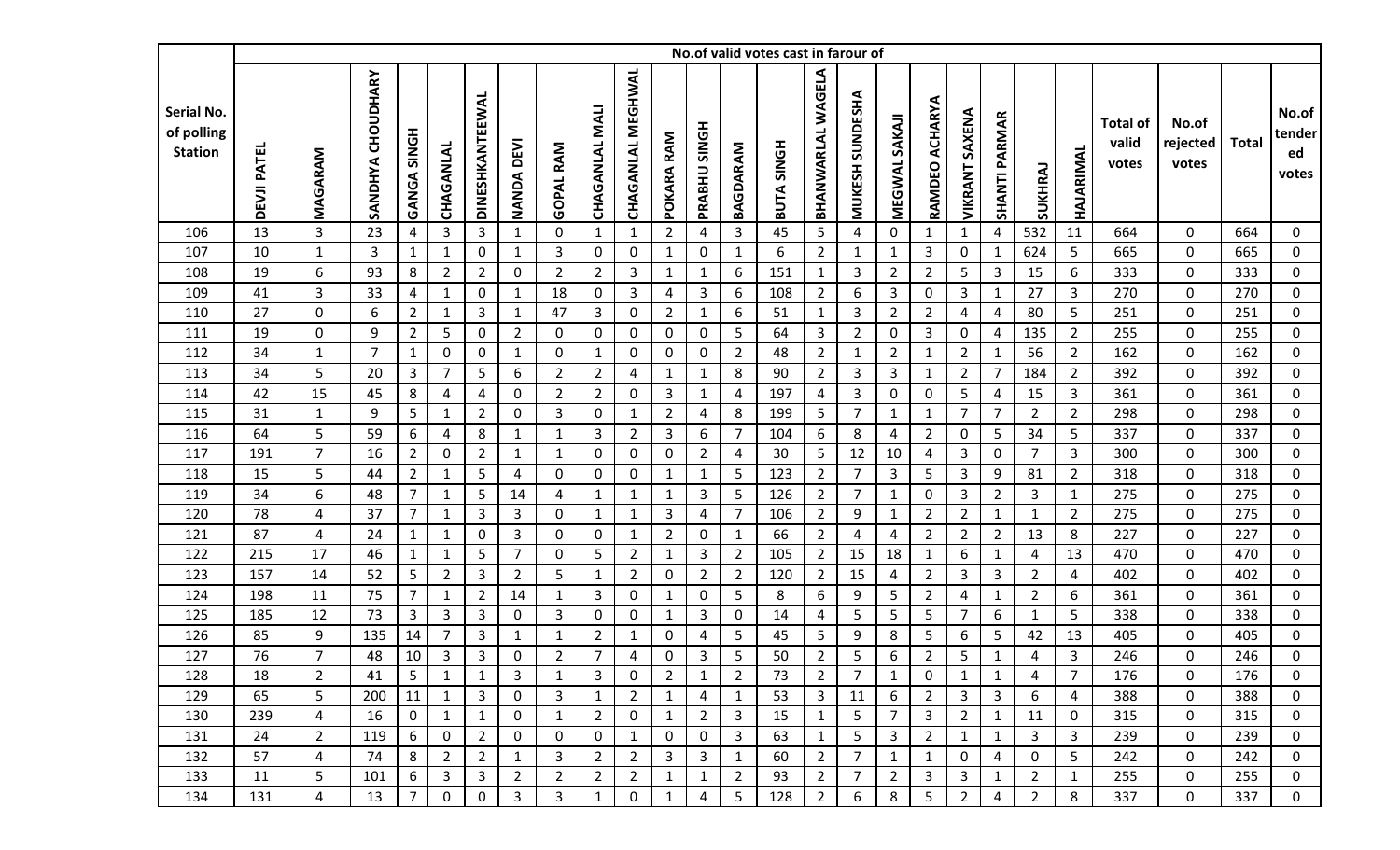|                                            |                    |                |                      |                  |                |                 |                |                  |                       |                          |                |                     |                | No.of valid votes cast in farour of |                   |                           |                |                   |                       |                |                |                |                                   |                            |              |                                |
|--------------------------------------------|--------------------|----------------|----------------------|------------------|----------------|-----------------|----------------|------------------|-----------------------|--------------------------|----------------|---------------------|----------------|-------------------------------------|-------------------|---------------------------|----------------|-------------------|-----------------------|----------------|----------------|----------------|-----------------------------------|----------------------------|--------------|--------------------------------|
| Serial No.<br>of polling<br><b>Station</b> | <b>DEVJI PATEL</b> | MAGARAM        | CHOUDHARY<br>SANDHYA | GANGA SINGH      | CHAGANLAL      | DINESHKANTEEWAL | NANDA DEVI     | <b>GOPAL RAM</b> | <b>CHAGANLAL MALI</b> | <b>CHAGANLAL MEGHWAL</b> | RAM<br>POKARA  | <b>PRABHU SINGH</b> | BAGDARAM       | <b>BUTA SINGH</b>                   | BHANWARLAL WAGELA | SUNDESHA<br><b>MUKESH</b> | MEGWAL SAKAI   | ACHARYA<br>RAMDEO | <b>VIKRANT SAXENA</b> | SHANTI PARMAR  | SUKHRAJ        | HAJARIMAL      | <b>Total of</b><br>valid<br>votes | No.of<br>rejected<br>votes | <b>Total</b> | No.of<br>tender<br>ed<br>votes |
| 135                                        | 251                | 9              | 95                   | 14               | 3              | $\overline{2}$  | $\overline{4}$ | 4                | 5                     | 4                        | 0              | $\overline{7}$      | 6              | 89                                  | 10                | 18                        | $\overline{3}$ | 4                 | $2^{\circ}$           | $\mathbf{3}$   | 24             | 5              | 562                               | $\mathbf 0$                | 562          | $\mathbf 0$                    |
| 136                                        | 150                | 8              | 26                   | 4                | $\mathbf{3}$   | $\mathbf{1}$    | $\mathbf{1}$   | 3                | $\overline{2}$        | $\mathbf{1}$             | 0              | $\overline{2}$      | 11             | 177                                 | 5                 | 22                        | 10             | $\overline{2}$    | 8                     | $\mathbf{3}$   | 15             | $\overline{2}$ | 456                               | $\mathbf 0$                | 456          | $\mathbf 0$                    |
| 137                                        | 106                | $\mathbf{1}$   | 15                   | $\overline{2}$   | $\mathbf{3}$   | 0               | $\mathbf{1}$   | $\overline{2}$   | $\overline{2}$        | $\mathbf{1}$             | $\mathbf{1}$   | $\overline{2}$      | 5              | 173                                 | 4                 | 5                         | 5              | 5                 | 4                     | 5              | $\overline{2}$ | 9              | 353                               | $\mathbf 0$                | 353          | $\boldsymbol{0}$               |
| 138                                        | 92                 | 3              | 17                   | 10               | 4              | 3               | $\mathbf{1}$   | 1                | $\overline{2}$        | $\mathbf 0$              | 1              | 0                   | $\overline{2}$ | 168                                 | $\overline{2}$    | 3                         | 3              | 1                 | 1                     | 0              | 10             | $2^{\circ}$    | 326                               | $\mathbf 0$                | 326          | $\mathbf 0$                    |
| 139                                        | 106                | 4              | 12                   | $\mathbf 0$      | 0              | $\mathbf{1}$    | 0              | $\overline{2}$   | $\overline{2}$        | 0                        | 0              | 0                   | 1              | 49                                  | 1                 | $\overline{2}$            | $\overline{2}$ | $\overline{2}$    | 0                     | $\mathbf{1}$   | 3              | $\overline{2}$ | 190                               | $\mathbf 0$                | 190          | $\mathbf 0$                    |
| 140                                        | 111                | $\overline{2}$ | 18                   | $\overline{5}$   | 3              | 0               | $\mathbf 0$    | 0                | $\mathbf{1}$          | $\mathbf 0$              | 0              | $\mathbf{1}$        | $\mathbf 1$    | 36                                  | $\overline{2}$    | $\overline{2}$            | 0              | 0                 | 0                     | $\mathbf{1}$   | $\mathbf 0$    | $2^{\circ}$    | 185                               | $\pmb{0}$                  | 185          | $\mathbf 0$                    |
| 141                                        | 317                | 9              | 29                   | $\overline{2}$   | 0              | 0               | $\mathbf{1}$   | 3                | $\overline{2}$        | $\mathbf{1}$             | $\overline{2}$ | 3                   | 3              | 19                                  | 9                 | 23                        | 16             | 3                 | $\overline{2}$        | 0              | $\mathbf 0$    | 5              | 449                               | $\mathbf 0$                | 449          | $\mathbf 0$                    |
| 142                                        | 34                 | $\mathbf{1}$   | 204                  | 18               | 3              | $\overline{2}$  | $\overline{4}$ | 0                | 3                     | 1                        | 0              | $2^{\circ}$         | 6              | 138                                 | 8                 | 12                        | $\mathbf{1}$   | $\overline{2}$    | 4                     | $\overline{2}$ | $\overline{2}$ | $\mathbf{3}$   | 450                               | $\mathbf 0$                | 450          | $\mathbf 0$                    |
| 143                                        | 228                | 13             | 37                   | $\boldsymbol{6}$ | 4              | 5               | $\overline{7}$ | $\overline{2}$   | $\overline{2}$        | $\mathbf 0$              | 3              | 3                   | 5              | 268                                 | $\overline{3}$    | 14                        | 15             | $\mathbf{3}$      | 10                    | $\overline{7}$ | 6              | 4              | 645                               | $\mathbf 0$                | 645          | $\mathbf 0$                    |
| 144                                        | 41                 | $\overline{2}$ | 84                   | 8                | $\overline{2}$ | 3               | 6              | 3                | $\mathbf{1}$          | 3                        | 4              | $\overline{2}$      | 6              | 129                                 | 3                 | 12                        | 4              | 3                 | 5                     | 3              | 9              | 4              | 337                               | 0                          | 337          | $\mathbf 0$                    |
| 145                                        | 85                 | 8              | 62                   | 5                | 1              | 3               | $\mathbf{3}$   | $\overline{2}$   | 3                     | $\overline{2}$           | 1              | $\overline{2}$      | 10             | 104                                 | 6                 | 8                         | 4              | $\overline{2}$    | 0                     | 5              | 8              | 9              | 333                               | $\mathbf 0$                | 333          | $\mathbf 0$                    |
| 146                                        | 91                 | 10             | 96                   | 8                | 4              | 4               | $\mathbf{1}$   | 3                | $\boldsymbol{0}$      | $\overline{2}$           | 1              | 4                   | $\overline{7}$ | 99                                  | $\mathbf{1}$      | 14                        | 5              | 4                 | 7                     | 5              | $\overline{2}$ | 6              | 374                               | $\mathbf 0$                | 374          | $\mathbf 0$                    |
| 147                                        | 4                  | $\mathbf{1}$   | 23                   | $\mathbf{1}$     | $\mathbf{1}$   | $\overline{2}$  | $\mathbf 0$    | 0                | 0                     | $\mathbf{1}$             | 0              | $\mathbf{1}$        | 4              | 139                                 | 0                 | $2^{\circ}$               | 0              | $\mathbf{1}$      | 1                     | $\mathbf{1}$   | $\mathbf 0$    | $2^{\circ}$    | 184                               | $\mathbf 0$                | 184          | $\mathbf 0$                    |
| 148                                        | 123                | $\overline{7}$ | 100                  | 9                | 5              | 10              | $\overline{4}$ | $\overline{2}$   | 3                     | 8                        | 5              | $\overline{7}$      | 9              | 277                                 | 9                 | 20                        | 8              | 3                 | 8                     | 12             | 12             | 14             | 655                               | $\mathbf 0$                | 655          | $\mathbf 0$                    |
| 149                                        | 475                | 13             | 22                   | $\mathbf{3}$     | $\mathbf{1}$   | 0               | $\overline{2}$ | $\mathbf{1}$     | $\overline{2}$        | $\overline{2}$           | $\mathbf{1}$   | 0                   | $\overline{2}$ | 60                                  | 0                 | 5                         | $\mathbf{1}$   | $\pmb{0}$         | 0                     | $\mathbf 0$    | $\mathbf 0$    | $\mathbf{1}$   | 591                               | $\mathbf 0$                | 591          | $\boldsymbol{0}$               |
| 150                                        | 221                | 17             | 72                   | $\overline{5}$   | $\overline{3}$ | $\mathbf{1}$    | $\mathbf{1}$   | $\mathbf{1}$     | 0                     | $\mathbf{1}$             | 0              | $\overline{2}$      | 3              | 110                                 | 5                 | $\overline{7}$            | $\overline{7}$ | $\overline{2}$    | 5                     | 4              | $\mathbf{1}$   | 6              | 474                               | $\mathbf 0$                | 474          | $\mathbf 0$                    |
| 151                                        | 65                 | 4              | 35                   | $\overline{2}$   | $\overline{2}$ | 1               | 0              | 0                | $\overline{2}$        | 1                        | 1              | 3                   | 1              | 65                                  | $\mathbf{0}$      | 1                         | 0              | 1                 | -1                    | 1              | 0              | $\mathbf{1}$   | 187                               | $\mathbf 0$                | 187          | $\mathbf 0$                    |
| 152                                        | 4                  | 0              | 31                   | 4                | $\mathbf 0$    | $\mathbf{1}$    | $\mathbf 0$    | 0                | $\mathbf 0$           | $\overline{3}$           | 0              | 0                   | $\overline{2}$ | 64                                  | $\mathbf{1}$      | 6                         | $\mathbf{1}$   | 0                 | 0                     | 4              | $\mathbf{1}$   | $\overline{2}$ | 124                               | $\mathbf 0$                | 124          | $\mathbf 0$                    |
| 153                                        | 40                 | 8              | 42                   | 12               | $\mathbf 0$    | 3               | $\overline{2}$ | 0                | $\mathbf{1}$          | $\mathbf{1}$             | $\overline{2}$ | 3                   | 3              | 84                                  | 4                 | 12                        | 5              | $\mathbf{1}$      | $\overline{2}$        | $\overline{2}$ | 4              | $\overline{2}$ | 233                               | 0                          | 233          | $\boldsymbol{0}$               |
| 154                                        | 76                 | 3              | 24                   | $\mathbf{1}$     | 3              | $\mathbf{1}$    | $\mathbf{1}$   | 1                | 1                     | $\mathbf{1}$             | 0              | $\mathbf{1}$        | $\overline{2}$ | 37                                  | 1                 | 4                         | $\mathbf{1}$   | 0                 | 1                     | 11             | $\mathbf{1}$   | $\mathbf{1}$   | 172                               | $\mathbf 0$                | 172          | $\mathbf 0$                    |
| 155                                        | 100                | $\overline{7}$ | 26                   | $\mathbf{1}$     | $\mathbf 0$    | 1               | 0              | 0                | 0                     | $\mathbf{1}$             | $\mathbf 0$    | $\overline{2}$      | 1              | 24                                  | $\mathbf{1}$      | $\overline{2}$            | 0              | 1                 | 0                     | $\mathbf{1}$   | $\overline{2}$ | $\mathbf{1}$   | 171                               | $\mathbf 0$                | 171          | $\boldsymbol{0}$               |
| 156                                        | 61                 | 4              | 42                   | 8                | $\overline{2}$ | $\overline{2}$  | $\overline{2}$ | 5                | $\mathbf{1}$          | $\mathbf 0$              | $\overline{2}$ | $\mathbf{1}$        | 3              | 278                                 | $\overline{2}$    | 3                         | 4              | $\overline{2}$    | 3                     | $\overline{2}$ | 3              | 3              | 433                               | 0                          | 433          | 0                              |
| 157                                        | 229                | 6              | 17                   | $\overline{2}$   | $\mathbf{1}$   | $\mathbf{3}$    | $\mathbf{1}$   | 0                | $\overline{2}$        | $\mathbf{1}$             | $\mathbf{1}$   | $\overline{7}$      | $\mathbf{1}$   | 59                                  | 4                 | 8                         | 10             | $\overline{2}$    | $\overline{2}$        | 0              | $\overline{2}$ | $\overline{7}$ | 365                               | 0                          | 365          | 0                              |
| 158                                        | 41                 | $2^{\circ}$    | 9                    | $\overline{7}$   | $\mathbf 0$    | $\overline{7}$  | $\mathbf{1}$   | $\mathbf{1}$     | 4                     | $\overline{2}$           | 5              | 13                  | 5              | 179                                 | 5                 | 5                         | 3              | 3                 | 6                     | $2^{\circ}$    | 3              | $\mathbf{1}$   | 304                               | 0                          | 304          | $\mathbf 0$                    |
| 159                                        | 183                | 0              | 51                   | $\mathbf{1}$     | 0              | 0               | 0              | 0                | $\mathbf{1}$          | 0                        | 0              | 0                   | $\overline{2}$ | 117                                 | 0                 | 9                         | 0              | 0                 | 1                     | $\mathbf{1}$   | $\mathbf{1}$   | $\mathbf{1}$   | 368                               | 0                          | 368          | 0                              |
| 160                                        | 168                | 3              | 41                   | 3                | $\mathbf{1}$   | 0               | 0              | 0                | 1                     | 0                        | 0              | 0                   | $\mathbf{1}$   | 187                                 | $\overline{2}$    | 4                         | $\overline{2}$ | $\overline{2}$    | 1                     | 4              | 3              | 0              | 423                               | 0                          | 423          | 0                              |
| 161                                        | 180                | $\overline{2}$ | 69                   | $\mathbf{1}$     | 0              | $\overline{2}$  | 0              | 0                | 1                     | 3                        | $\mathbf{1}$   | $\mathbf{1}$        | 5              | 293                                 | 3                 | 6                         | 5              | 3                 | 0                     | 10             | 6              | 5              | 596                               | 0                          | 596          | 0                              |
| 162                                        | 90                 | 4              | 45                   | $\boldsymbol{0}$ | 3              | $\overline{2}$  | 3              | $\mathbf{1}$     | $\mathbf{1}$          | 3                        | 0              | 3                   | 8              | 389                                 | $\overline{2}$    | 4                         | 4              | 3                 | 4                     | 4              | $\mathbf{1}$   | 8              | 582                               | 0                          | 582          | 0                              |
| 163                                        | 253                | 5              | 41                   | $\mathbf{1}$     | $\mathbf 1$    | $\mathbf{1}$    | 0              | $\mathbf 1$      | $\overline{2}$        | 0                        | 0              | 0                   | $\mathbf{1}$   | 111                                 | $\mathbf{1}$      | 10                        | $\mathbf{1}$   | 5                 | 0                     | 7              | 4              | 6              | 451                               | 0                          | 451          | $\mathbf 0$                    |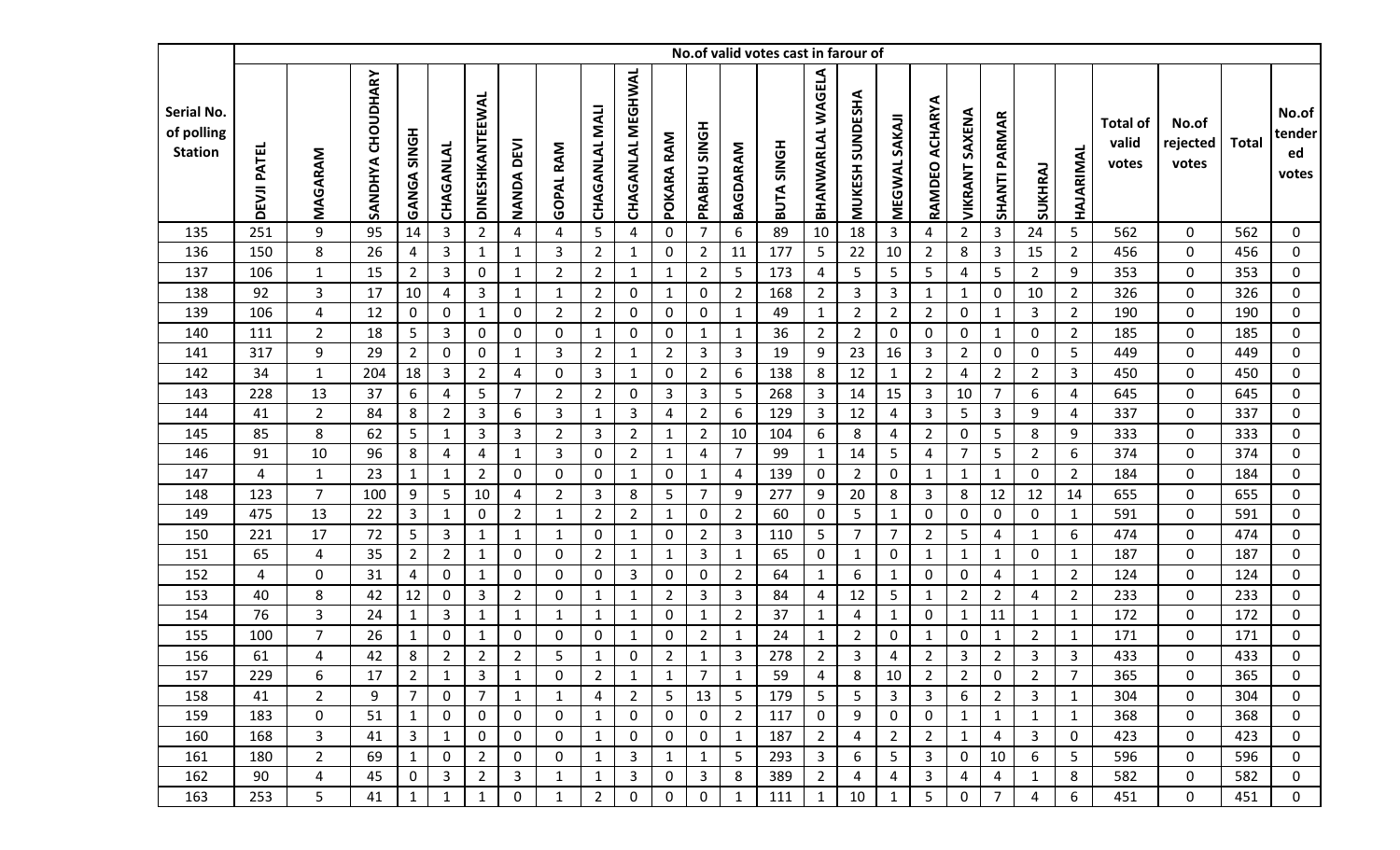|                                            |                    |                |                      |                    |                |                 |                |                  |                       |                          |                |                     |                | No.of valid votes cast in farour of |                   |                           |                |                   |                       |                |                |                |                                   |                            |              |                                |
|--------------------------------------------|--------------------|----------------|----------------------|--------------------|----------------|-----------------|----------------|------------------|-----------------------|--------------------------|----------------|---------------------|----------------|-------------------------------------|-------------------|---------------------------|----------------|-------------------|-----------------------|----------------|----------------|----------------|-----------------------------------|----------------------------|--------------|--------------------------------|
| Serial No.<br>of polling<br><b>Station</b> | <b>DEVJI PATEL</b> | MAGARAM        | CHOUDHARY<br>SANDHYA | <b>GANGA SINGH</b> | CHAGANLAL      | DINESHKANTEEWAL | NANDA DEVI     | <b>GOPAL RAM</b> | <b>CHAGANLAL MALI</b> | <b>CHAGANLAL MEGHWAL</b> | RAM<br>POKARA  | <b>PRABHU SINGH</b> | BAGDARAM       | <b>BUTA SINGH</b>                   | BHANWARLAL WAGELA | SUNDESHA<br><b>MUKESH</b> | MEGWAL SAKAI   | ACHARYA<br>RAMDEO | <b>VIKRANT SAXENA</b> | SHANTI PARMAR  | SUKHRAJ        | HAJARIMAL      | <b>Total of</b><br>valid<br>votes | No.of<br>rejected<br>votes | <b>Total</b> | No.of<br>tender<br>ed<br>votes |
| 164                                        | 180                | 6              | 15                   | $\mathbf{1}$       | 1              | 0               | $\mathbf 0$    | 4                | $\mathbf 0$           | $\overline{2}$           | 0              | $\mathbf{1}$        | $\mathbf 1$    | 114                                 | 3                 | $\overline{2}$            | 0              | 0                 | 3                     | 5              | 3              | $\mathbf{1}$   | 342                               | $\mathbf 0$                | 342          | 0                              |
| 165                                        | 123                | 3              | 9                    | $\mathbf{1}$       | $\mathbf 0$    | $\overline{2}$  | $\mathbf 0$    | 0                | $\overline{2}$        | $\mathbf 0$              | 0              | $\mathbf{1}$        | 3              | 91                                  | $\overline{2}$    | $\overline{2}$            | 0              | $\pmb{0}$         | $\mathbf 0$           | 14             | $\mathbf{1}$   | $\mathbf{1}$   | 255                               | $\mathbf 0$                | 255          | $\mathbf 0$                    |
| 166                                        | 142                | $\overline{2}$ | 57                   | $\mathbf{3}$       | $\overline{2}$ | 0               | $\mathbf 0$    | $\mathbf{1}$     | $\mathbf{1}$          | $\mathbf{1}$             | $\overline{2}$ | 4                   | $\mathbf{1}$   | 121                                 | $\mathbf{1}$      | $\overline{2}$            | $\mathbf{1}$   | $\mathbf 0$       | 1                     | 5              | $\overline{2}$ | 0              | 349                               | $\mathbf 0$                | 349          | $\mathbf 0$                    |
| 167                                        | 132                | $\overline{2}$ | 49                   | $\mathbf{1}$       | $\mathbf{1}$   | 4               | $\mathbf 0$    | 3                | $\mathbf{1}$          | $\overline{2}$           | 1              | 0                   | $\mathbf{1}$   | 180                                 | $\overline{2}$    | 4                         | $\mathbf 0$    | $\overline{2}$    | 1                     | $\overline{7}$ | 5              | $\mathbf 0$    | 398                               | $\mathbf 0$                | 398          | $\mathbf 0$                    |
| 168                                        | 139                | $\mathbf{3}$   | 35                   | $\mathbf{1}$       | 1              | 0               | 0              | 6                | $\mathbf 0$           | 0                        | 0              | $\mathbf{1}$        | 3              | 220                                 | 4                 | 3                         | 0              | 1                 | $\overline{2}$        | 11             | $\overline{2}$ | $\overline{2}$ | 434                               | $\mathbf 0$                | 434          | $\mathbf 0$                    |
| 169                                        | 144                | 0              | 16                   | $\overline{2}$     | $\mathbf 0$    | $\mathbf{1}$    | $\mathbf 0$    | 73               | $\mathbf{1}$          | 0                        | 0              | 0                   | $\mathbf 0$    | 124                                 | $\mathbf{1}$      | 3                         | $\overline{2}$ | 3                 | 0                     | 0              | $\mathbf 0$    | $\mathbf{1}$   | 371                               | $\pmb{0}$                  | 371          | $\mathbf 0$                    |
| 170                                        | 63                 | 5              | 35                   | $\mathbf{1}$       | $\mathbf 0$    | 1               | $\mathbf{1}$   | 19               | $\mathbf{1}$          | 0                        | 0              | $\overline{2}$      | 6              | 468                                 | $\overline{2}$    | 5                         | 4              | $\mathbf 0$       | 1                     | $\mathbf{1}$   | $\mathbf 0$    | 5              | 620                               | $\pmb{0}$                  | 620          | $\mathbf 0$                    |
| 171                                        | 119                | 3              | 17                   | $\mathbf{1}$       | $\overline{2}$ | $\overline{2}$  | $\mathbf 0$    | 55               | $\mathbf 0$           | $\mathbf 0$              | 1              | $\overline{2}$      | $\overline{2}$ | 116                                 | $\mathbf{1}$      | 6                         | $\overline{2}$ | 0                 | 4                     | 8              | $\mathbf{1}$   | $\mathbf{3}$   | 345                               | $\mathbf 0$                | 345          | $\mathbf 0$                    |
| 172                                        | 95                 | 0              | 25                   | $\mathbf{1}$       | $\mathbf{1}$   | 0               | $2^{\circ}$    | $\mathbf{1}$     | 0                     | $\mathbf{1}$             | $\mathbf{1}$   | 0                   | 3              | 136                                 | 3                 | 9                         | 3              | 3                 | 3                     | $\overline{7}$ | $\mathbf{1}$   | 4              | 299                               | $\mathbf 0$                | 299          | $\mathbf 0$                    |
| 173                                        | 149                | $\mathbf{1}$   | 19                   | $\overline{2}$     | $\mathbf 1$    | 0               | $\overline{2}$ | 5                | $\mathbf 0$           | $\overline{2}$           | $\mathbf{1}$   | $\mathbf{1}$        | 6              | 310                                 | $\mathbf{1}$      | 4                         | 4              | 0                 | 2                     | 23             | $\mathbf{1}$   | 4              | 538                               | 0                          | 538          | $\mathbf 0$                    |
| 174                                        | 162                | $\mathbf{1}$   | 16                   | $\overline{2}$     | 1              | 0               | $\mathbf{1}$   | 4                | $\mathbf{1}$          | $\mathbf{1}$             | 0              | 3                   | $\overline{2}$ | 180                                 | 0                 | $\overline{7}$            | $\mathbf{1}$   | $\overline{2}$    | $\overline{2}$        | 6              | $\overline{2}$ | 3              | 397                               | $\mathbf 0$                | 397          | $\mathbf 0$                    |
| 175                                        | 113                | $\overline{2}$ | 26                   | 5                  | 0              | 0               | $\mathbf{1}$   | 10               | $\mathbf{1}$          | 0                        | 0              | $\overline{2}$      | $\mathbf{1}$   | 193                                 | 5                 | 5                         | $\overline{2}$ | 0                 | 3                     | 3              | 3              | 3              | 378                               | $\mathbf 0$                | 378          | $\mathbf 0$                    |
| 176                                        | 132                | 0              | 26                   | $\overline{2}$     | $\mathbf 0$    | $\mathbf{1}$    | $\overline{2}$ | $\mathbf 1$      | $\mathbf{1}$          | 0                        | $\mathbf{0}$   | 0                   | 4              | 333                                 | $\overline{2}$    | 1                         | 0              | 0                 | 0                     | 0              | $\mathbf 0$    | $2^{\circ}$    | 507                               | $\mathbf 0$                | 507          | $\mathbf 0$                    |
| 177                                        | 171                | $\mathbf{1}$   | $\overline{7}$       | $\mathbf 0$        | $\mathbf 0$    | 0               | $\mathbf 0$    | 0                | 0                     | 0                        | $\mathbf 0$    | 0                   | 3              | 94                                  | $\mathbf 0$       | 1                         | $\mathbf{1}$   | 0                 | 0                     | $\overline{2}$ | $\mathbf 0$    | $\mathbf 0$    | 280                               | $\mathbf 0$                | 280          | $\mathbf 0$                    |
| 178                                        | 100                | $\mathbf{1}$   | 24                   | $\mathbf{1}$       | $\mathbf{1}$   | 3               | $\mathbf 0$    | 0                | $\boldsymbol{0}$      | $\mathbf 0$              | $\overline{2}$ | 0                   | $\overline{2}$ | 258                                 | 0                 | 4                         | $\mathbf{1}$   | 1                 | 1                     | 3              | $2^{\circ}$    | $2^{\circ}$    | 406                               | $\mathbf 0$                | 406          | $\boldsymbol{0}$               |
| 179                                        | 160                | $\mathbf{1}$   | 53                   | $\mathbf 0$        | 0              | 0               | $\mathbf 0$    | $\mathbf{1}$     | $\mathbf 0$           | 8                        | $\mathbf{1}$   | 0                   | 6              | 254                                 | $\mathbf{1}$      | 0                         | $\mathbf{1}$   | 0                 | $\overline{2}$        | $\overline{2}$ | $\mathbf 0$    | $\mathbf{1}$   | 491                               | $\mathbf 0$                | 491          | $\mathbf 0$                    |
| 180                                        | 209                | $\mathbf{1}$   | 24                   | 3                  | 0              | 1               | $\mathbf{3}$   | 0                | $\mathbf 0$           | 0                        | 0              | 0                   | 0              | 133                                 | $\overline{2}$    | 5                         | $\overline{2}$ | 1                 | $\mathbf{0}$          | 7              | 3              | 0              | 394                               | $\mathbf 0$                | 394          | $\mathbf 0$                    |
| 181                                        | 135                | $\mathbf{1}$   | 12                   | $\mathbf 0$        | $\pmb{0}$      | 0               | $\mathbf{1}$   | $\mathbf 0$      | $\mathbf 0$           | $\mathbf{1}$             | 0              | $\mathbf{1}$        | $\overline{2}$ | 124                                 | $\mathbf 0$       | $\overline{2}$            | $\overline{2}$ | $\overline{2}$    | 0                     | 44             | $\mathbf 0$    | $\mathbf 0$    | 327                               | $\mathbf 0$                | 327          | $\mathbf 0$                    |
| 182                                        | 75                 | $\overline{2}$ | 48                   | $\mathbf{1}$       | $\overline{2}$ | $\mathbf{1}$    | 0              | $\mathbf{0}$     | 0                     | $\mathbf{1}$             | $\overline{2}$ | $\mathbf{1}$        | 6              | 376                                 | $\overline{2}$    | $\overline{2}$            | $\mathbf{1}$   | 0                 | 1                     | $\mathbf{1}$   | 0              | $\overline{2}$ | 524                               | 0                          | 524          | $\boldsymbol{0}$               |
| 183                                        | 56                 | $\overline{2}$ | 58                   | $\overline{2}$     | $\overline{2}$ | $\mathbf{1}$    | 1              | 0                | $\overline{2}$        | 5                        | 1              | 3                   | 8              | 466                                 | 3                 | 12                        | 0              | $\overline{2}$    | 3                     | $\mathbf 0$    | 0              | $\mathbf{1}$   | 628                               | $\mathbf 0$                | 628          | $\mathbf 0$                    |
| 184                                        | 29                 | 4              | 21                   | $\boldsymbol{0}$   | $\overline{2}$ | 1               | $\overline{2}$ | 0                | 0                     | $\mathbf 0$              | $\overline{2}$ | $\mathbf{1}$        | $\overline{2}$ | 404                                 | 4                 | 6                         | $\overline{2}$ | 3                 | $\overline{2}$        | 3              | $\mathbf{1}$   | $\overline{4}$ | 493                               | $\mathbf 0$                | 493          | 0                              |
| 185                                        | 128                | 42             | 56                   | 17                 | 4              | 4               | 6              | 5                | $\overline{2}$        | 3                        | 3              | 9                   | 27             | 166                                 | 10                | 26                        | $\overline{7}$ | 3                 | 8                     | 7              | 4              | 9              | 546                               | 0                          | 546          | 0                              |
| 186                                        | 41                 | 8              | 32                   | 6                  | 0              | $\overline{2}$  | 3              | $\mathbf{1}$     | $\mathbf{3}$          | $\overline{2}$           | $\overline{2}$ | $\mathbf{1}$        | 6              | 217                                 | 8                 | 17                        | 5              | $\mathbf{1}$      | $\overline{2}$        | $\overline{7}$ | $\overline{2}$ | 5              | 371                               | 0                          | 371          | 0                              |
| 187                                        | 47                 | 6              | 31                   | 47                 | 0              | $2^{\circ}$     | $\overline{2}$ | 12               | 5                     | 4                        | 5 <sub>1</sub> | 4                   | 14             | 114                                 | 5                 | 20                        | 3              | 1                 | 3                     | $2^{\circ}$    | 17             | 5              | 349                               | 0                          | 349          | $\mathbf 0$                    |
| 188                                        | 106                | 5              | 90                   | $\overline{7}$     | 3              | $\overline{2}$  | 8              | 28               | 3                     | 3                        | 3              | $\overline{2}$      | 5              | 169                                 | 3                 | 10                        | 7              | 3                 | 4                     | $\mathbf{1}$   | 12             | $\mathbf{1}$   | 475                               | 0                          | 475          | 0                              |
| 189                                        | 37                 | 3              | 104                  | 9                  | 4              | 7               | $\overline{2}$ | 5                | 5                     | 4                        | 0              | 8                   | 8              | 216                                 | 6                 | 14                        | 1              | 0                 | 5                     | 7              | 38             | 4              | 487                               | 0                          | 487          | 0                              |
| 190                                        | 11                 | 3              | 20                   | $\mathbf{1}$       | 1              | $\mathbf{1}$    | 3              | $\mathbf{1}$     | $\mathbf{1}$          | $\overline{2}$           | 0              | 4                   | $\overline{7}$ | 285                                 | 4                 | 6                         | 1              | 1                 | 3                     | $\mathbf{1}$   | $\mathbf{1}$   | $\mathbf 0$    | 357                               | 0                          | 357          | $\mathbf 0$                    |
| 191                                        | 12                 | 0              | 48                   | 4                  | 0              | 2               | $\overline{2}$ | $\mathbf 0$      | $\mathbf 0$           | $\overline{2}$           | 3              | 13                  | $\overline{7}$ | 71                                  | 0                 | 8                         | 0              | 0                 | 5                     | $\overline{2}$ | $\mathbf{1}$   | 0              | 180                               | 0                          | 180          | $\mathbf 0$                    |
| 192                                        | 23                 | 3              | 31                   | 5                  | 5              | 3               | $\mathbf{1}$   | 0                | 1                     | 3                        | $\overline{2}$ | 14                  | 11             | 174                                 | 7                 | 14                        | 3              | 3                 | 3                     | 5              | 6              | 4              | 321                               | 0                          | 321          | $\mathbf 0$                    |